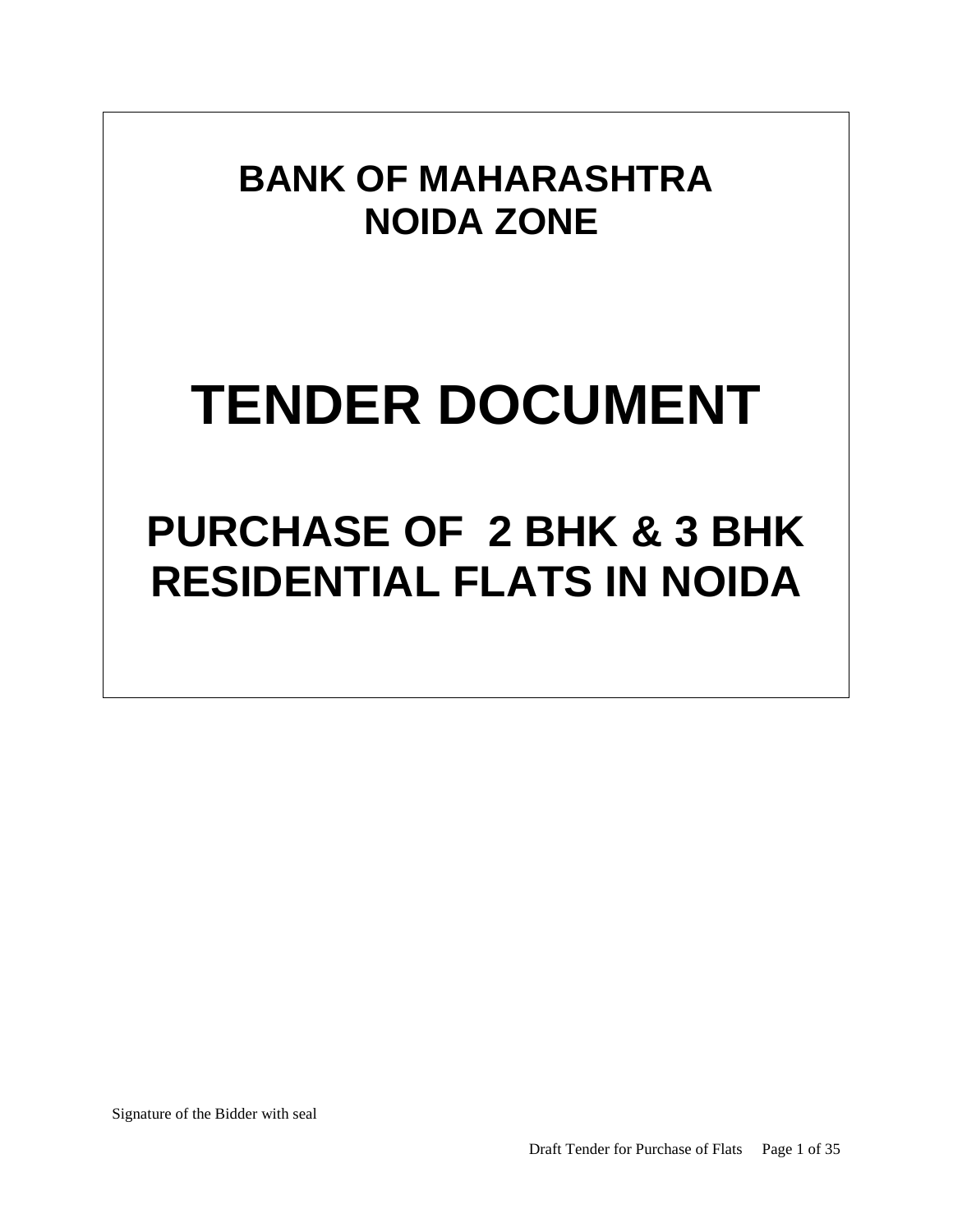### **INDEX**

| Sr. No | <b>Particulars</b>                                          | Page No. |
|--------|-------------------------------------------------------------|----------|
|        | <b>Tender Notice</b>                                        |          |
|        | <b>Tender Document &amp; General Terms &amp; Conditions</b> |          |
| 3      | <b>Offer Letter</b>                                         | 14       |
|        | <b>Technical Bid</b>                                        | 16       |
| 5      | Irrevocable Undertaking                                     | 31       |
| 6      | Financial / Price bid                                       | 32       |
|        | <b>Check list</b>                                           | 35       |
| 8      | Draft advertisement                                         | 35       |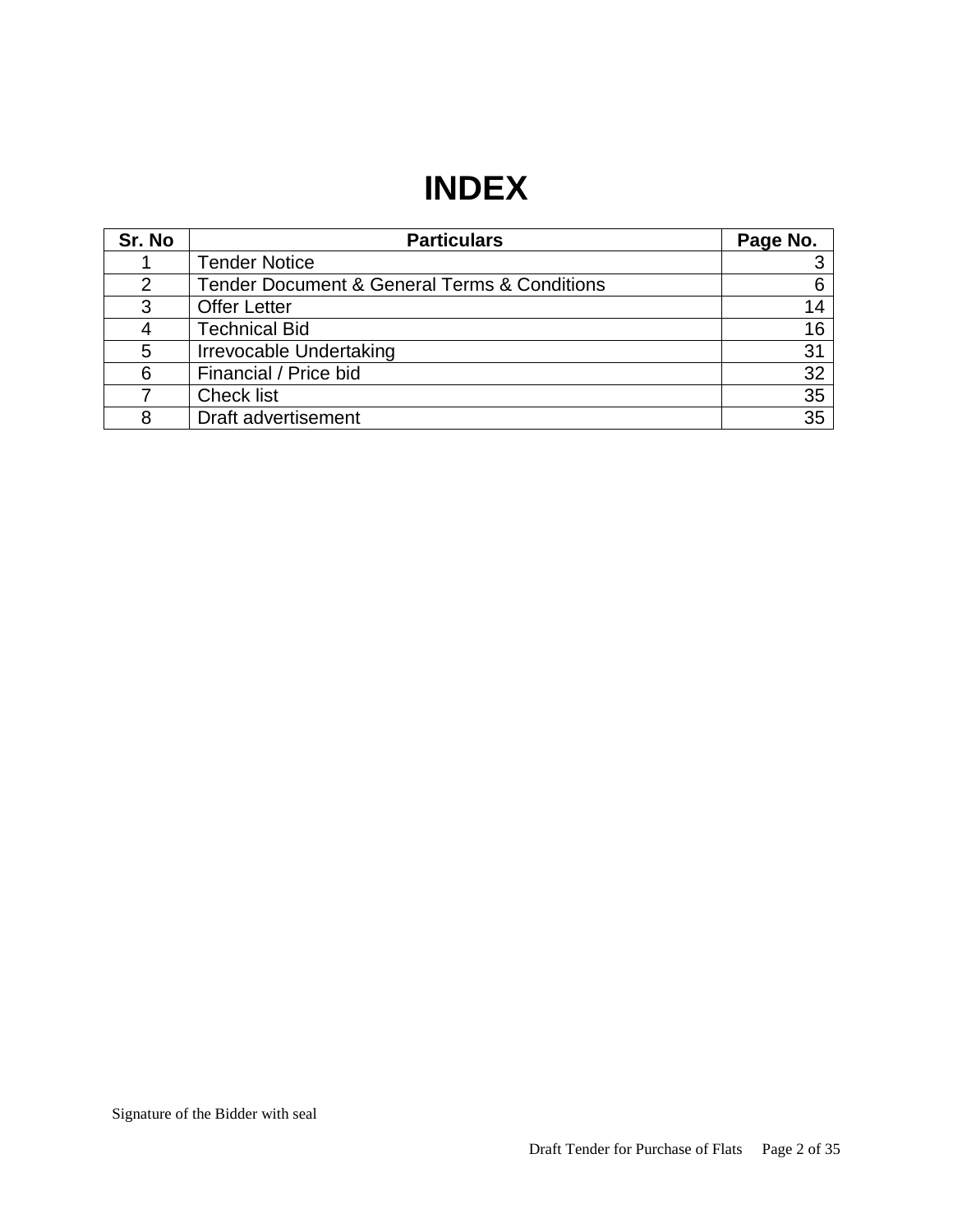#### **1.TENDER NOTICE**

#### **PURCHASE OF 2 BHK & 3 BHK RESIDENTIAL FLATS IN NOIDA**

- 1. Bank of Maharashtra Noida Zone invites sealed tenders in **two Bid System** i.e. purchase of 2 BHK & 3 BHK residential flats in Noida.
- 2. The interested parties may collect the tender from Bank of Maharashtra, Noida Zonal Office (**Joy Tower, 2nd Floor, 1/1A Block, Phase 2 Industrial Area, Sector-62, Noida U.P. Pin-201301**) during 10.00 a.m. to 05.00 p.m. (except Holidays & Sundays) from 23/02/2022 to 09/03/2022 or the Tender forms can be downloaded from our website : [www.bankofmaharashtra.in](http://www.bankofmaharashtra.in/) Details of tender documents are given on our Website-www.bankofmaharashtra.in (under Tender Documents).
- 3. Tenders downloaded from the website will have to be submitted along with the tender cost of Rs.1000/- (non-refundable) at the time of submission of tender in the form of Demand Draft /PO favoring 'Bank of Maharashtra" payable at New Delhi.

| 1              | Date of Issue of tender                           | 23/02/2022                                                                                                                                                                                                                                                                                  |
|----------------|---------------------------------------------------|---------------------------------------------------------------------------------------------------------------------------------------------------------------------------------------------------------------------------------------------------------------------------------------------|
| $\overline{2}$ | Pre Bid Meeting on                                | 04/03/2022                                                                                                                                                                                                                                                                                  |
| 3              | Last date of submitting the<br><b>Tender Form</b> | 09/03/2022                                                                                                                                                                                                                                                                                  |
| 4              | Date of opening of Technical<br><b>Bid</b>        | 10/03/2022<br>The Bidders are requested to remain<br>present at the time of opening of the<br><b>Technical Bid.</b>                                                                                                                                                                         |
| 5              | <b>EMD</b>                                        | Rs.1,00,000/- Bank may<br>collect<br>Security Deposit (SD) from<br>only<br>those bidders whose technical bids<br>are found suitable.                                                                                                                                                        |
| 6              | Cost of tender document                           | Rs.1000/-[non refundable] by way of<br>favor of Bank of<br>DD/PO in<br>Maharashtra payable at New Delhi.                                                                                                                                                                                    |
| 7              | <b>Tender Forms</b>                               | Available on our website OR at Bank<br>of Maharashtra, Noida Zonal Office<br>(Joy Tower, 2 <sup>nd</sup> Floor, 1/1A Block,<br>Phase 2 Industrial Area, Sector-62,<br>Noida U.P. Pin-201301) between 10<br>a.m. to 5 p.m. from 23/02/2022 to<br>09/03/2022 excluding Sundays &<br>Holidays. |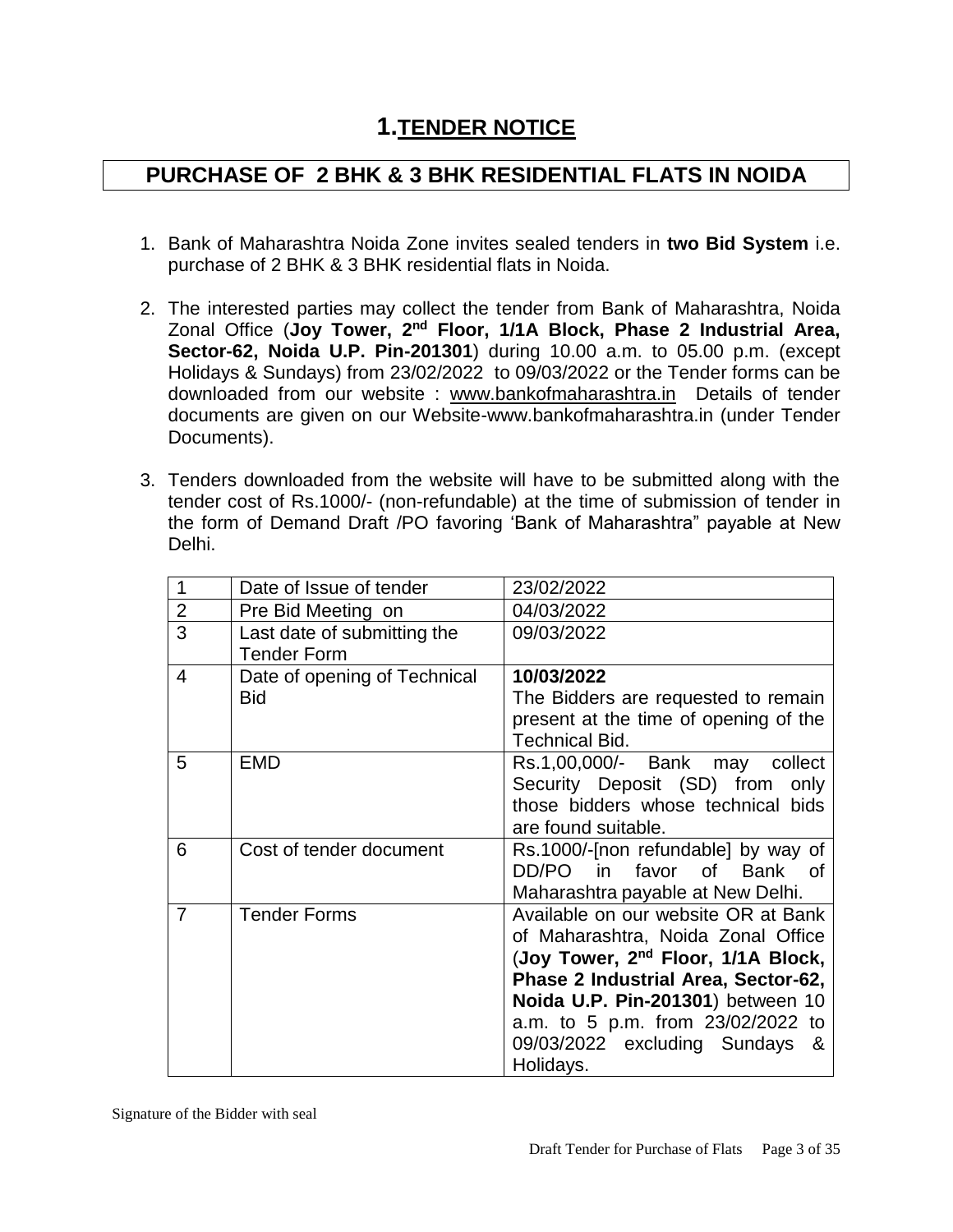#### **INSTRUCTIONS TO BIDDERS**

- 4. Sealed Tenders in two bid system i.e. Part I containing Technical Bid and Part II containing Financial Bid should be submitted in separate covers.
- 5. **Envelope No. I:** Technical Bid, duly completed in all respects and signed, be put into this envelope and sealed. This envelope should contain Technical Bid (Part I) only & it should be **supers scribed as "Technical Bid** for purchase of Residential Flats at Noida". The name of bidder, address and contact number must be written on the envelope.
- 6. **Envelope No. II:** The DD/PO for Rs.1000/- favoring Bank of Maharashtra payable at New Delhi being cost of tender document be placed into this envelope & it should be supers scribed as "Cost of Tender". Technical bid without this DD/PO of Rs.1000/-is liable to be rejected.
- 7. **Envelope No. III:** Financial bid duly completed & signed be put into this envelope and sealed. This envelope should contain Financial Bid (Part II) only & it should be **super scribed as "Financial Bid** for purchase of Residential Flats at Noida". The name of bidder, address and contact number must be written on the envelope.
- 8. **Envelope No. IV**: The above three sealed envelopes No. I, II & III be placed into envelope No. IV and sealed (i.e. envelope marked as IV, will contain three envelopes marked as I,II & III). This envelope marked as No. IV would be super scribed as "**Offer for purchase of 'RESIDENTIAL FLATS at NOIDA for Bank of Maharashtra".** The name of bidder, address and contact number must be written on the envelope.
- 9. The bids not submitted in separate covers as mentioned above shall be liable to be rejected.
- 10.**Offers from Brokers/Intermediaries will not be entertained as Bank does not pay brokerage / commission.** Canvassing in any form will disqualify the Bidder/tenderer.
- 11.For further information, please contact: Nodal Officer (Shri Karan Kumra, Mob-8956925878, (**Joy Tower, 2nd Floor, 1/1A Block, Phase 2 Industrial Area, Sector-62, Noida U.P. Pin-201301**)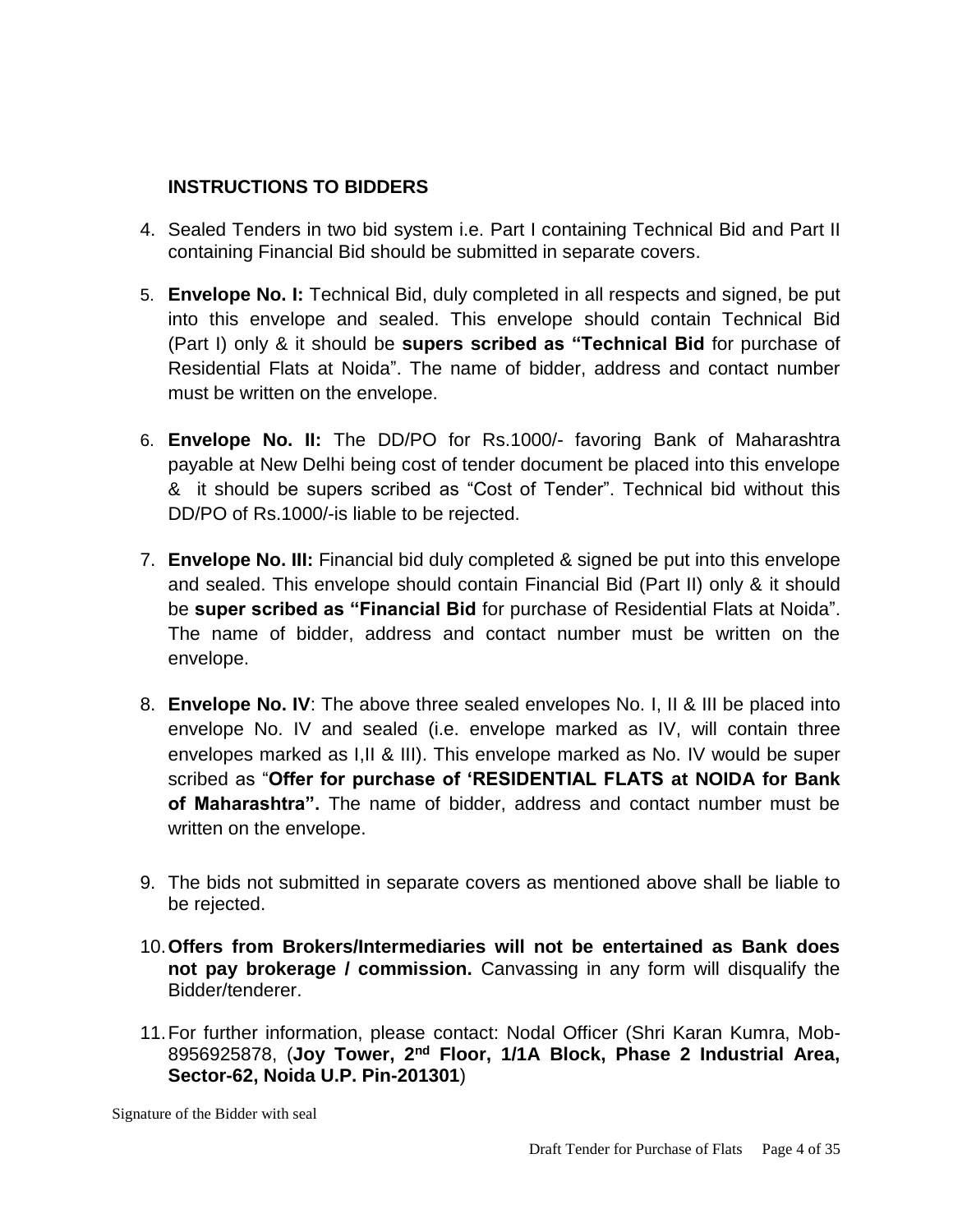- 12.After opening the Technical Bid, Bank may call for Security Deposit (SD) of Rs.1,00,000/-. The qualified bidders would be called for opening of Financial Bid. Date & time of opening of "Financial Bids" will be communicated to qualified Bidders separately. The said SD will be returned to the unsuccessful Bidder.
- 13.Bank of Maharashtra reserves the right to reject any or all tenders without assigning any reasons whatsoever.

#### 14.**Preferred Locations for Residential Flats:**

- (a) Noida
- (b) Noida Extension
- (c) Gr. Noida
- (d) ------------
- 15.Requirement of number of residential flats at above locations is indicative only. Bank reserves the right to alter number of flats at any or all locations. Bank also reserves the right to add or to delete number of flats at any /or all locations without assigning any reason there for.

Place : Noida **Zonal Manager** Date : 23/02/2022 **Noida Zone**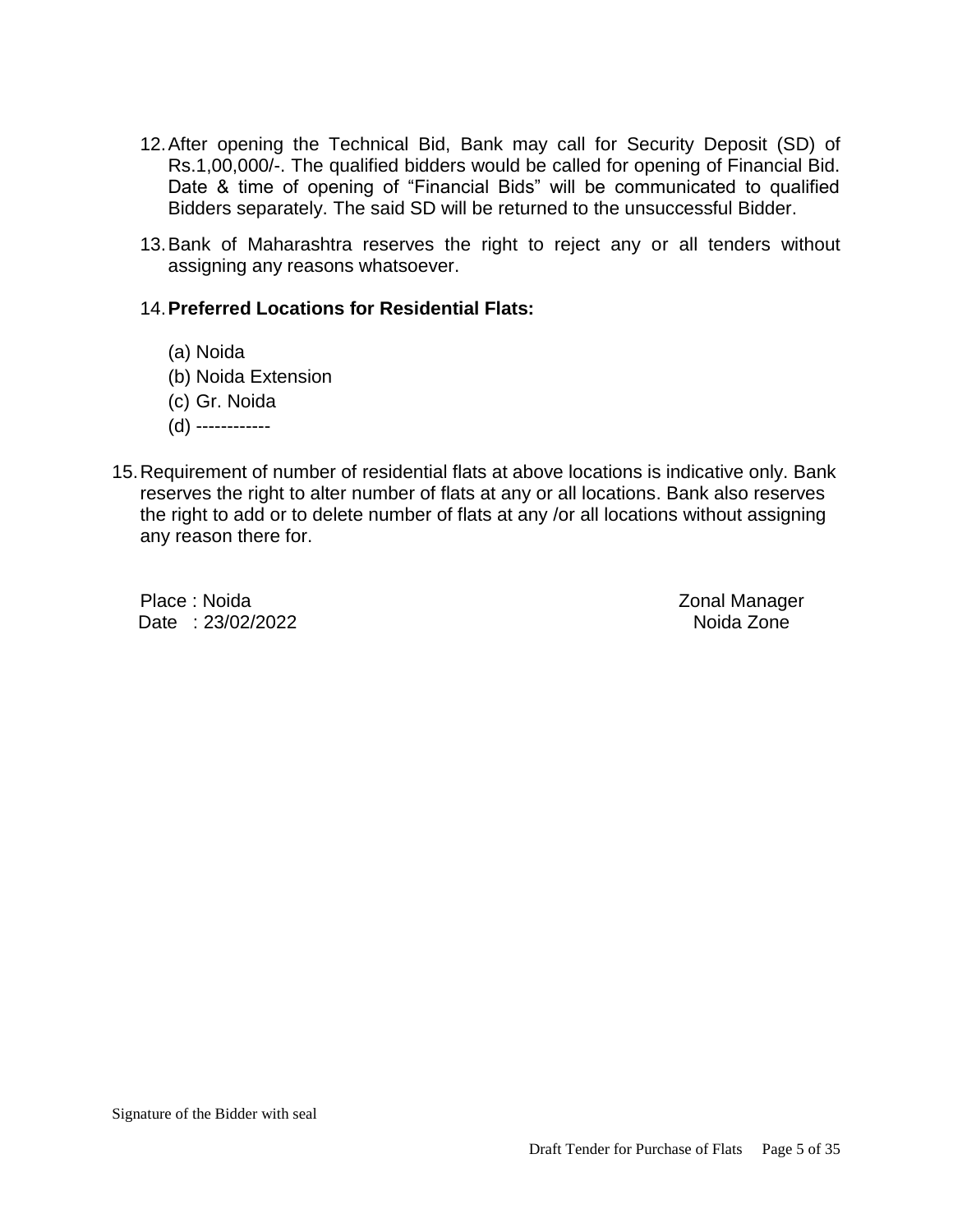#### **2.Tender Document:**

#### **PURCHASE OF RESIDENTIAL FLATS AT NOIDA**

- 1. Bank of Maharashtra Noida zone invites sealed tenders in **two Bid System** i.e. purchase of 2 BHK & 3 BHK residential flats in Noida.
- 2. The interested bidders/parties may submit tenders/application for the properties which are ready for possession/under construction **(for which guaranteed possession will be available within 06 months from the date of approval from the Bank).** However, Bank will prefer the properties which are ready for possession or likely to be available within 3 months from the date of approval.
- 3. Further to serial no.2 above, Bank would give first preference to properties/flats offered by Govt./Quasi Govt./Semi Govt. authorities. Bank's decision in the matter is final and binding.

#### **4. GENERALTERMS AND CONDITIONS:**

4.1 The terms and conditions/tender notice/advertisement etc. shall form part of the tender document to be submitted by the Bidder to Bank of Maharashtra hereinafter referred to as "Bank".

4.2 Tender document received by the Bank after due date and time i.e. after **5.00 p.m. on 09/03/2022** shall be rejected outright.

4.3 All Bidders are requested to submit the tender documents (TECHNICAL BID AND FINANCIAL/PRICE BID) duly filled, signed & supported by relevant documents at Noida Zonal Office (**Joy Tower, 2nd Floor, 1/1A Block, Phase 2 Industrial Area, Sector-62, Noida U.P. Pin-201301**) on or before 5.00 p.m. on 09/03/2022. The tenders are to be dropped in the Tender Box kept at the said premises.

4.4 All columns in the tender document must be duly filled in and no column should be left blank. **"Nil" or "Not Applicable" should be marked** where there is nothing to report. All the pages of the tender documents should be signed by the bidder /authorized signatory of the bidder/tenderer. Any over-writing or use of white ink should be duly authenticated by the tenderer. The Bank reserves the right to reject incomplete tenders or in cases where information submitted is found incorrect.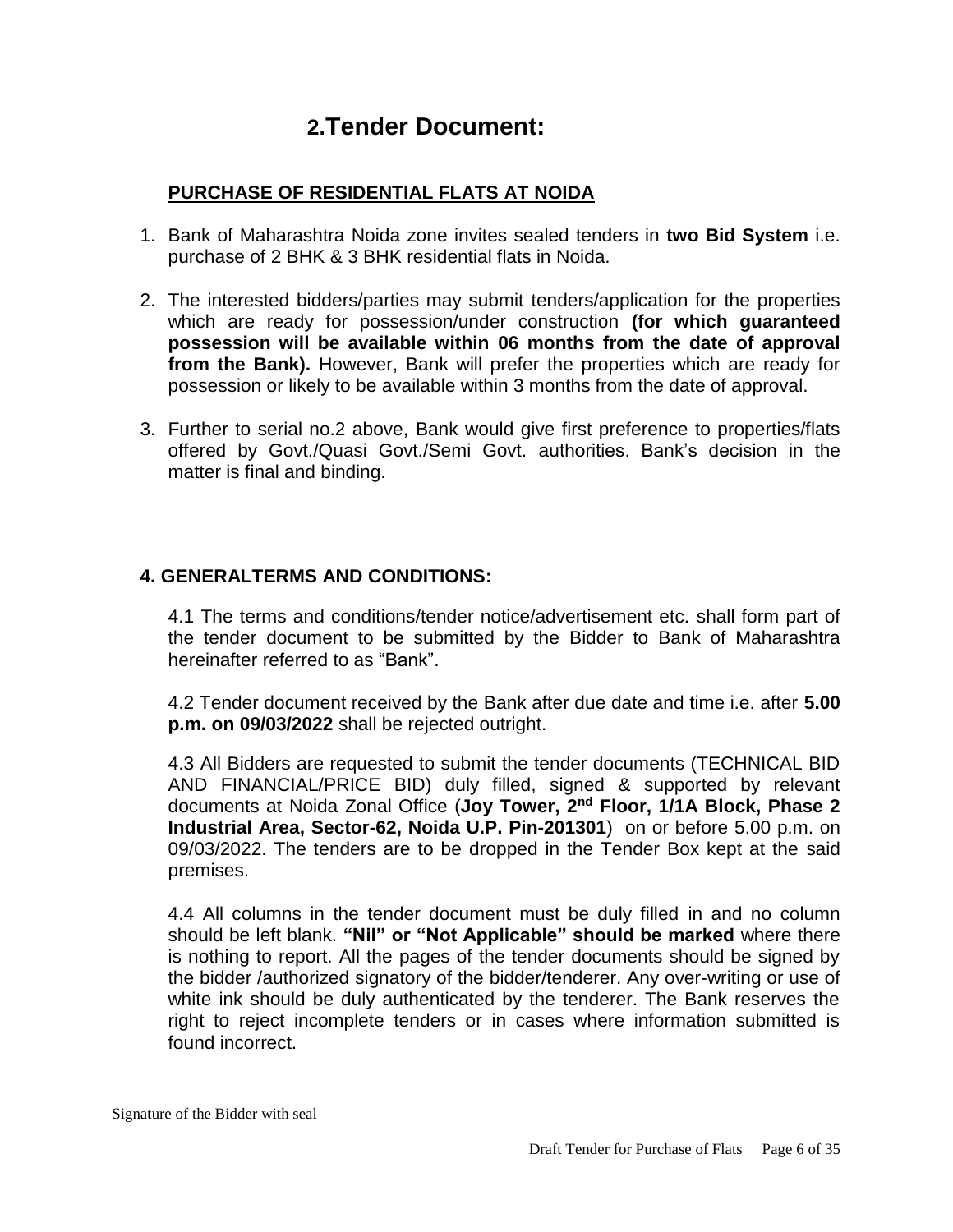4.5 Bidders are requested to fill in the details in the space provided there for. Please do not write "refer Annexure/ papers attached" etc. In case the space in the tender document is found insufficient, the bidder may use separate sheets to provide full information, with tags, so that bank need not find it difficult to trace that particular paper/information.

4.6 **The offer should remain valid for a period of 90 days from the date of opening of Financial Bids.** During the validity period of the offer, the Bidder should not withdraw / modify the offer, in terms of price and other terms & conditions quoted in the technical and financial bid. In this regard, the undertaking be submitted along with the Technical Bid as per the prescribed format.

4.7 Purchase Preferences are as mentioned under serial no 3 above.

4.8 There should not be any deviations in the terms & conditions as have been stipulated in the tender document. However, in the event of imposition of any other condition, which may lead to deviation with respect to the terms & conditions as mentioned in the tender document, the Bidder is required to attach a separate sheet marking "list of deviations". **Bank is not under any obligation to accept the said deviation and his bid/tender is liable for rejection.**

4.9 Canvassing in any form will automatically disqualify the bidder/tenderer. Bank does not pay brokerage.

4.10 Property/flats offered should be situated in good area in specified locations with congenial surroundings and proximity to public amenities like railway station, bus stop, bank, market, hospitals, schools, post office, etc. The property shall not be prone to water logging.

4.11 Offers of extended constructions over the existing buildings with external columns will not be considered.

4.12 Bank will not make any advance payment. Payment will be made through RTGS/NEFT mode only.

4.13.In all disputes and/or differences arising out of or relating to or concerning this offer and the contract, if any, between myself/ ourselves and the Bank of Maharashtra concerning and/or relating thereto and/or relating to the above mentioned flats, **Civil Courts in Noida** shall have exclusive jurisdiction.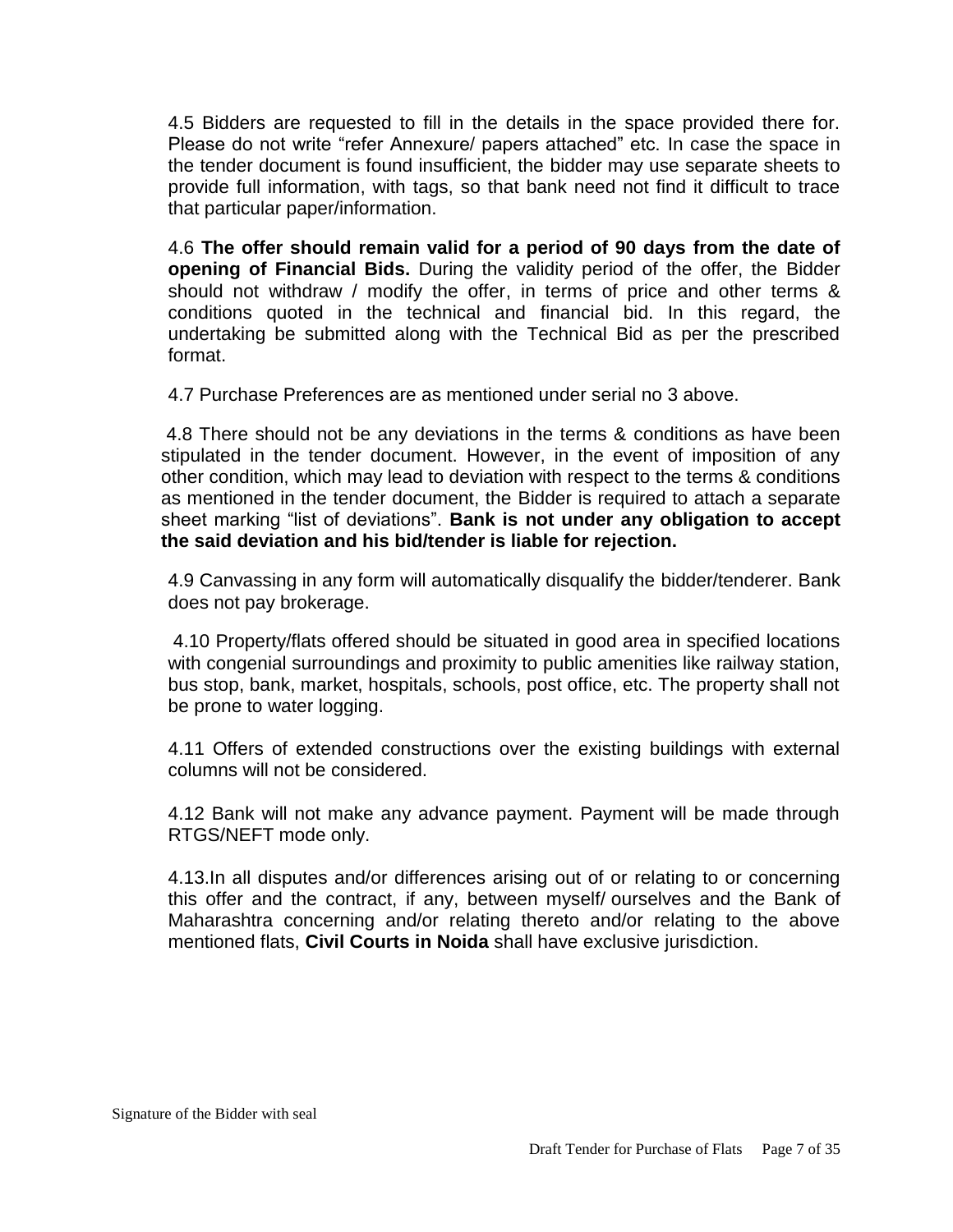4.13.Payment Terms: Defect Liability:

#### **4.13.1 For Ready Possession Flats.**

#### **(a) Payment Terms**:

i) 95% of the cost will be payable at the time of execution of sale deed simultaneously with possession.

ii) Balance 5% of the cost will be held as retention money and will be paid after execution of conveyance deed & submission of building completion certificate/Occupation certificate

#### **(b) Defect Liability**:

i) The defect liability period is one year from the date of possession or expiry of the first monsoon/after formation of apex body (if applicable) / submission of building completion certificate/Occupation certificate whichever is later. ii) During defect liability period, the bidder has to undertake all structural repairs to the building internal / external at his own cost.

#### **4.13.2 For under construction flats.**

#### **(a) Payment Terms**:

i) 10% of the cost is payable at the time of execution of Agreement to Sale.

ii) Balance 70% of cost is payable as per progress of the construction as decided by the Bank & the bidder.

iii) Balance 15% of the cost is payable at the time of execution of sale deed simultaneously with possession.

iv) Balance 5% of the cost will be held as retention money and will be paid after execution of conveyance deed & submission of building completion certificate/Occupation certificate

#### **(b) Defect Liability**:

i) The defect liability period is one year from the date of possession or expiry of the first monsoon/after formation of apex body (if applicable) / submission of building completion certificate/Occupation certificate whichever is later. ii) During defect liability period, the bidder has to undertake all structural repairs to the building internal / external at his own cost.

4.14 The particulars of amenities provided / proposed to be provided inside the flat, building, complex should be furnished in the Technical Bid.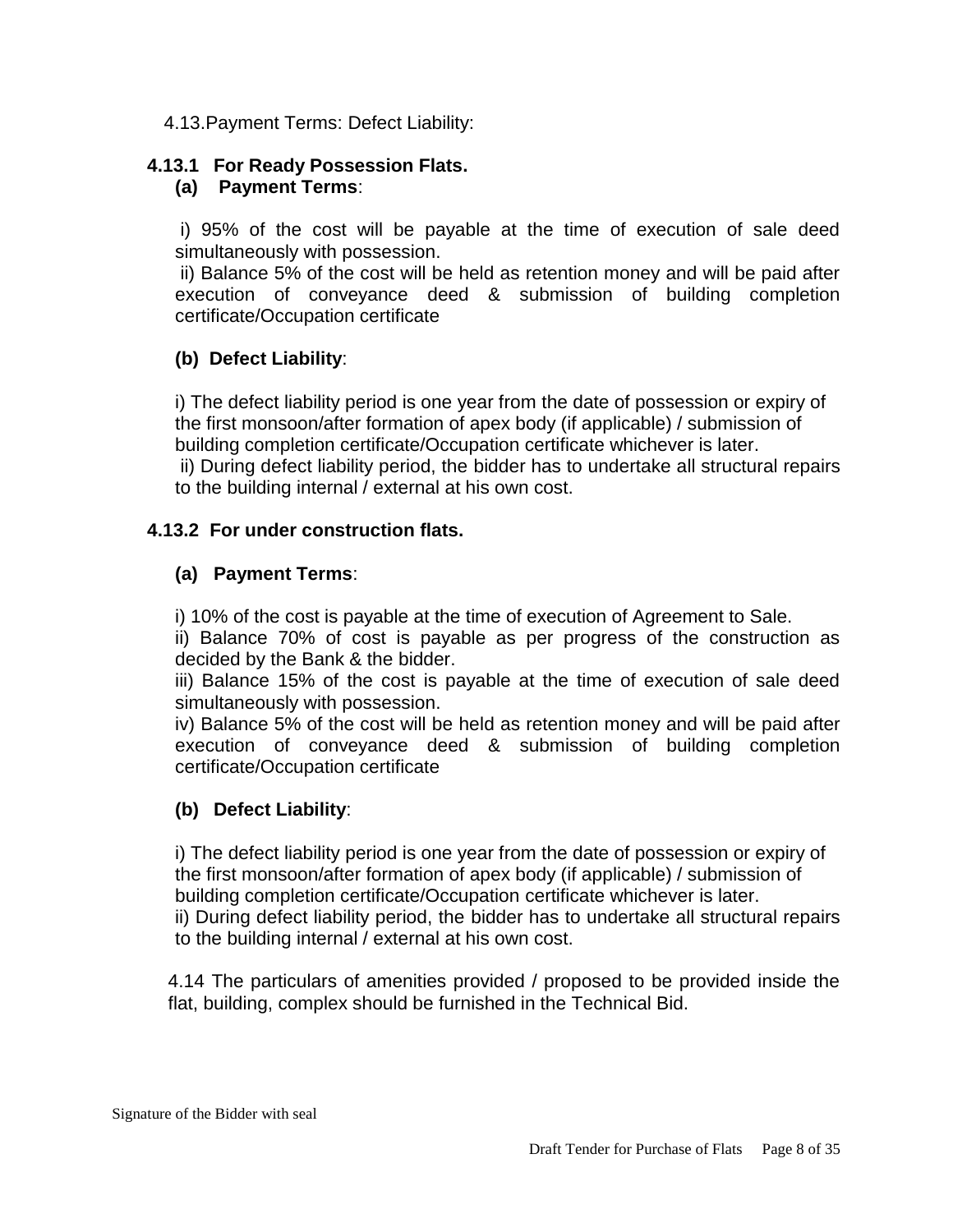#### 4.15 **Carpet area**

The carpet area would mean the area as defined in RERA ACT 2016, ACT No.16 of 2016, under clause No.2(k), page No.5. Same is reproduced as "carpet area means the net usable floor area of an apartment, excluding the area covered by the external walls, areas under services shafts, exclusive balcony or verandah area and exclusive open terrace area, but includes the area covered by the internal partition walls of the apartment"

*Explanation* – For the purpose of this clause, the expression "exclusive balcony or verandah area" means the area of the balcony or verandah, as the case may be, which is appurtenant to the net usable floor area of an apartment, meant for the exclusive use of the allottee; and "exclusive open terrace area" means the area of open terrace which is appurtenant to the net usable floor area of an apartment, meant for the exclusive use of the allottee;

Intending bidder/tenderers are requested to attach the copy of area calculation of each flat uploaded on RERA site.

 4.16. A pre-bid meeting of all the intending bidder/tenderers desirous of attending shall be held on 04/03/2022 **at 3.00 p.m.** at Bank of Maharashtra, Noida Zone, where the intended Bidders can have detailed dialogue regarding the tender, procedure for filling-in the Technical Bid, Financial Bid or any other matter / clarifications concerning the tender.

 4.17. Technical Bids will be opened on 10/03/2022 **at 3.30 p.m. at** Bank of Maharashtra, Noida Zone, in the presence of the bidders/tenderer/authorized representatives. All the bidders/tenderers are advised in their own interest to be present for the same on the date at the specified time.

4.18. The short-listed properties/flats will be visited by a committee of Bank Officials. Bank will appoint valuers & Architect who will visit the site for assessing the value of the property/flat and to verify the quality of construction, materials used, etc. The bidder should provide the requisite information / documentary proof to the visiting officials / Bank's approved valuers for verification. The bidder should not have any objection in this regard.

 4.19. The particulars of flat numbers, floor-wise, wing, building name, etc. should be furnished in the Technical Bid. Details of measurements of the proposed flat offered should invariably be furnished in the Technical Bid.

 4.20. The property/flat offered should be unencumbered and has clear and marketable title. Adequate documentary evidence to this effect should be furnished along with the Technical Bid.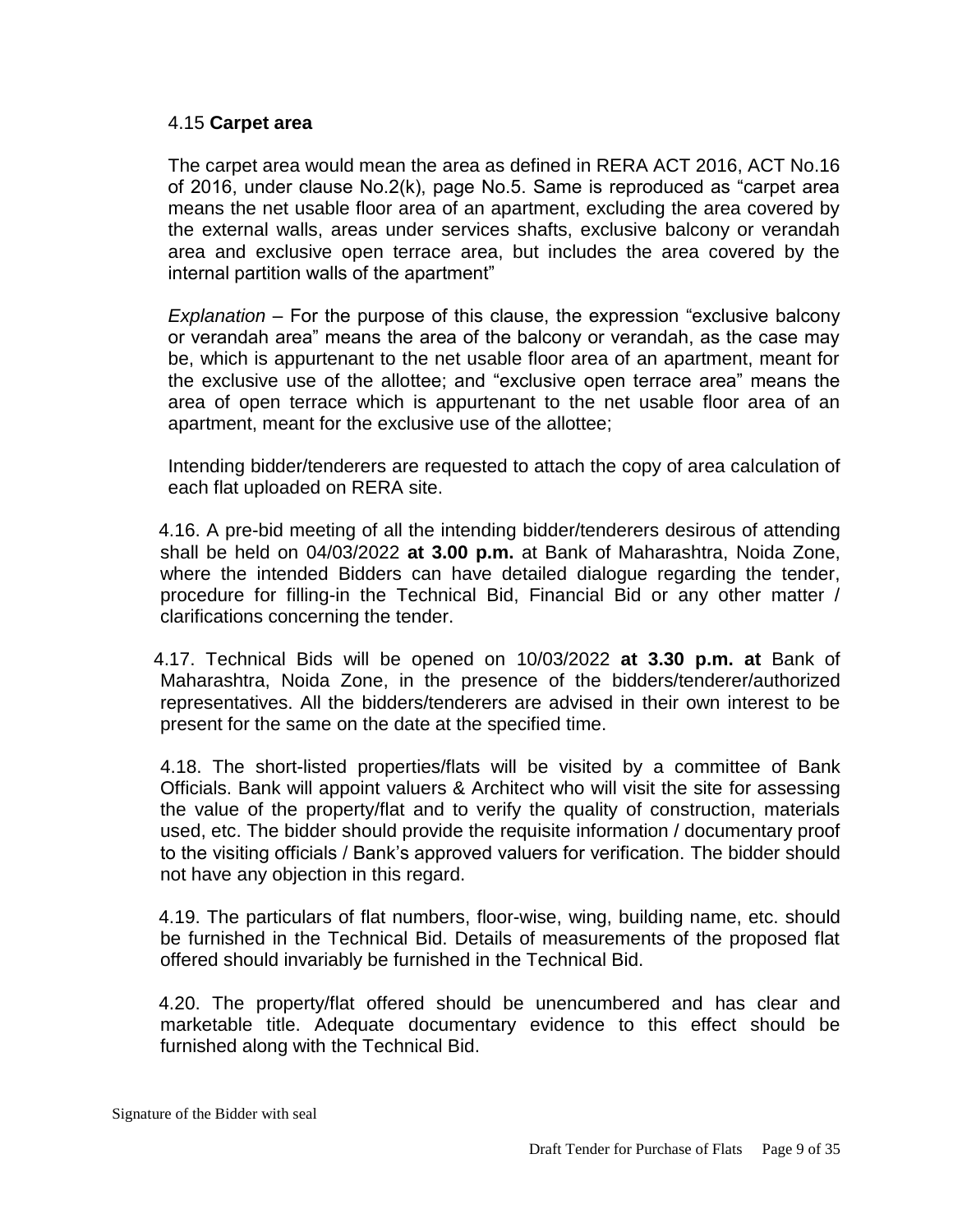4.21. While furnishing the information in Technical Bid, full details of the items / materials used including the brand name, size, quantity, quality, etc. should be furnished for each and every item in the respective columns. In case of flooring, windows, doors, door shutters, etc. full particulars of quality of material used, thickness, size, brand name, etc. should be furnished. These details are subject to verification.

4.22. Plans duly approved by municipal authorities/competent authority should be submitted along with the Technical Bid. Particulars of TDR (Transfer of Development Right) used, if any, and the eligible FSI and FSI used, etc. are to be furnished in the respective column along with the requisite certificates issued by the competent authorities. For old buildings, NOC from the Society may be enclosed. However Bank would prefer new buildings.

4.23. All the legal documents required by the Bank for verification of the title clearance of the property/flat should be submitted. Title & search report should not be older than 6 months. The title certificate issued by Bank's Solicitor / Advocate only shall be considered.

4.24. It is the policy of the Bank to issue **Public Notice** in the leading newspapers inviting claims from the public, if any, before entering into sale deed/conveyance deed / MOU for the offered property. The bidder should not have any objection in this regard.

4.25. The bidders, at their own cost, shall obtain Income Tax and other statutory clearances as and when required.

4.26. The following documents should be enclosed with the Technical Bid:

a) Copy of sanctioned plan and layout.

b) Copy of title investigation and Search & Title Report along with copy of Title Deed documents.

c)Commencement Certificate from competent authority.

d)Completion Certificate/Occupancy Certificate if building is ready for possession.

e) Structural Stability Certificate from licensed structural engineer of Municipal Corporation / Local authority for properties which are more than 10 years old incase proposal is received from Govt./Quasi Govt./Semi Govt. authorities f) Site plan copy.

g) NOC from the Society, in case offered flat is in old building.

h) Fire NOC.

4.27. Bank reserves the right to accept or reject any or all the tenders / offers without assigning any reason whatsoever. Bank's decision in this regard will be final and will not be challenged by bidders.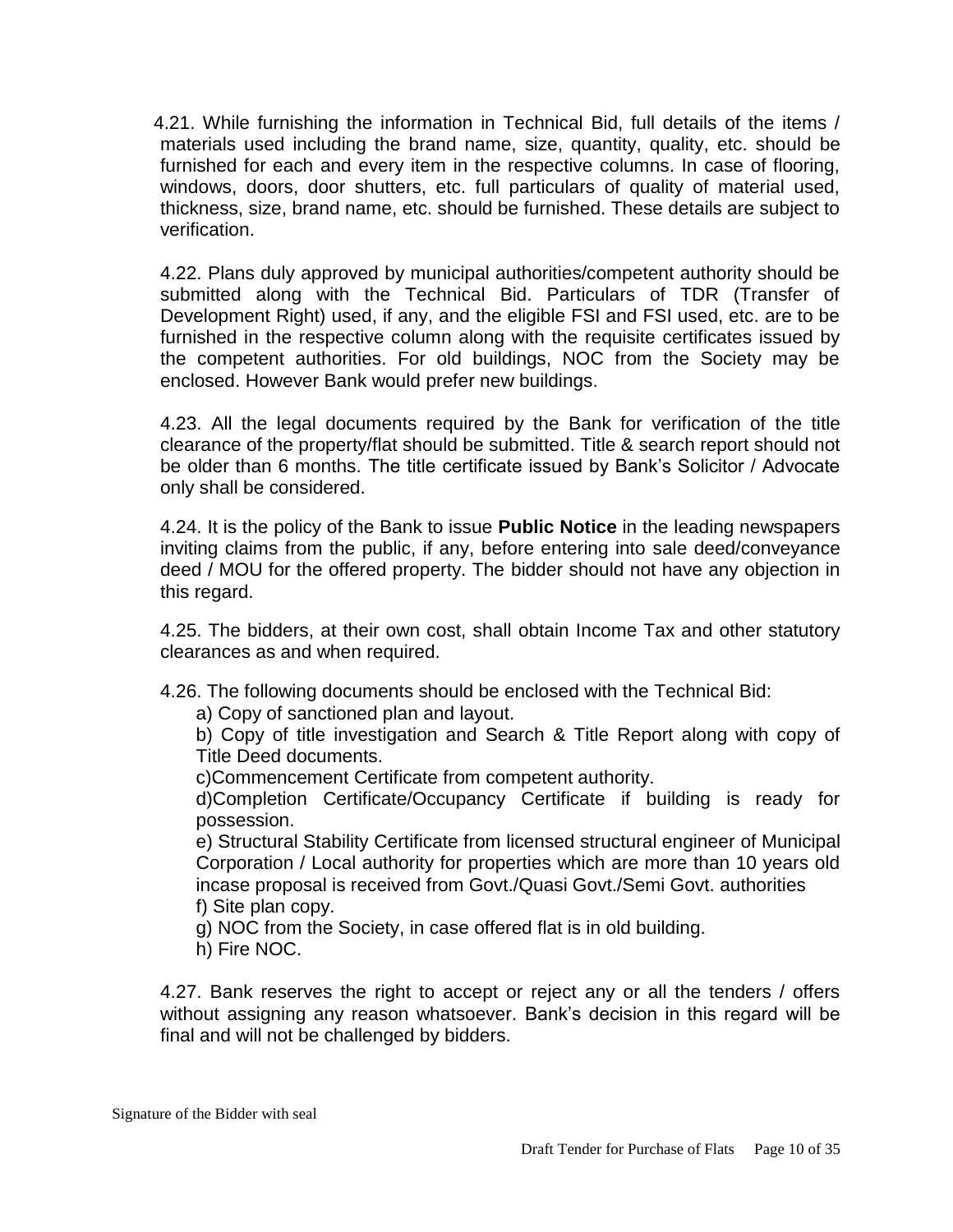4.28. The requirement of flats mentioned in the tender document is indicative. Depending on the availability/exigencies, Bank may enhance/reduce requirement in a particular location.

4.29. Page 1 to 35 including advertisement will form part of this tender document.

#### **5.00 Procedure To Be Followed**

- a) After opening the first part of the tenders i.e. the Technical bid, Bank of Maharashtra would carry out the evaluation of the tenders received in response to the advertisement for assessing suitability & short listing of sites.
- b) The flats which are not as per the location indicated or unsuitable or do not meet the laid down criteria would be summarily rejected even without inspection/visit. The Bank's decision about suitability shall be final & binding.
- c) Bank of Maharashtra would give first preference to properties/flats offered by Govt./Quasi Govt./Semi Govt. authorities. Bank will prefer the properties which are ready for possession or likely to be available within 3 months from the date of approval. Bank's decision will be final and binding.
- d) The financial bid envelopes (without opening) of the bidders, which have not been short listed as above, will be returned.
- e) Subject to (b) above, flats for which offers are received will be visited by a Committee of Bank of Maharashtra for short listing and a preliminary list will be prepared.
- f) Bank of Maharashtra would appoint an agency/ surveyor/architect to measure the flats and the flats which does not conform to the tender requirements would be liable to be rejected and their Financial Bids would be returned.(unopened)
- g) After step (f) the Bank would independently ascertain the title to the property/flat to ensure that the title of their flats is clear, marketable and free from any encumbrances, encroachments and the property can be transferred to Bank of Maharashtra.
- h) Bank of Maharashtra has the right to get these offers for flats re-examined through the solicitors appointed by Bank of Maharashtra if required and the decision of the Bank's solicitors in this matter would be final. If in the opinion of bank's solicitors, the flats/property cannot be transferred or assigned or the title is defective/imperfect then the offer will be liable to be rejected. The decision of solicitors in this matter would be final. If the flats are mortgaged to a Bank, in that case, solicitors/advocates/lawyers decision (to make part payment to the bank/agency with whom the flats are mortgaged ,subject to the condition that the flats are otherwise transferable / assignable and the bank/agency who has mortgaged the flats is willing to do so would be final.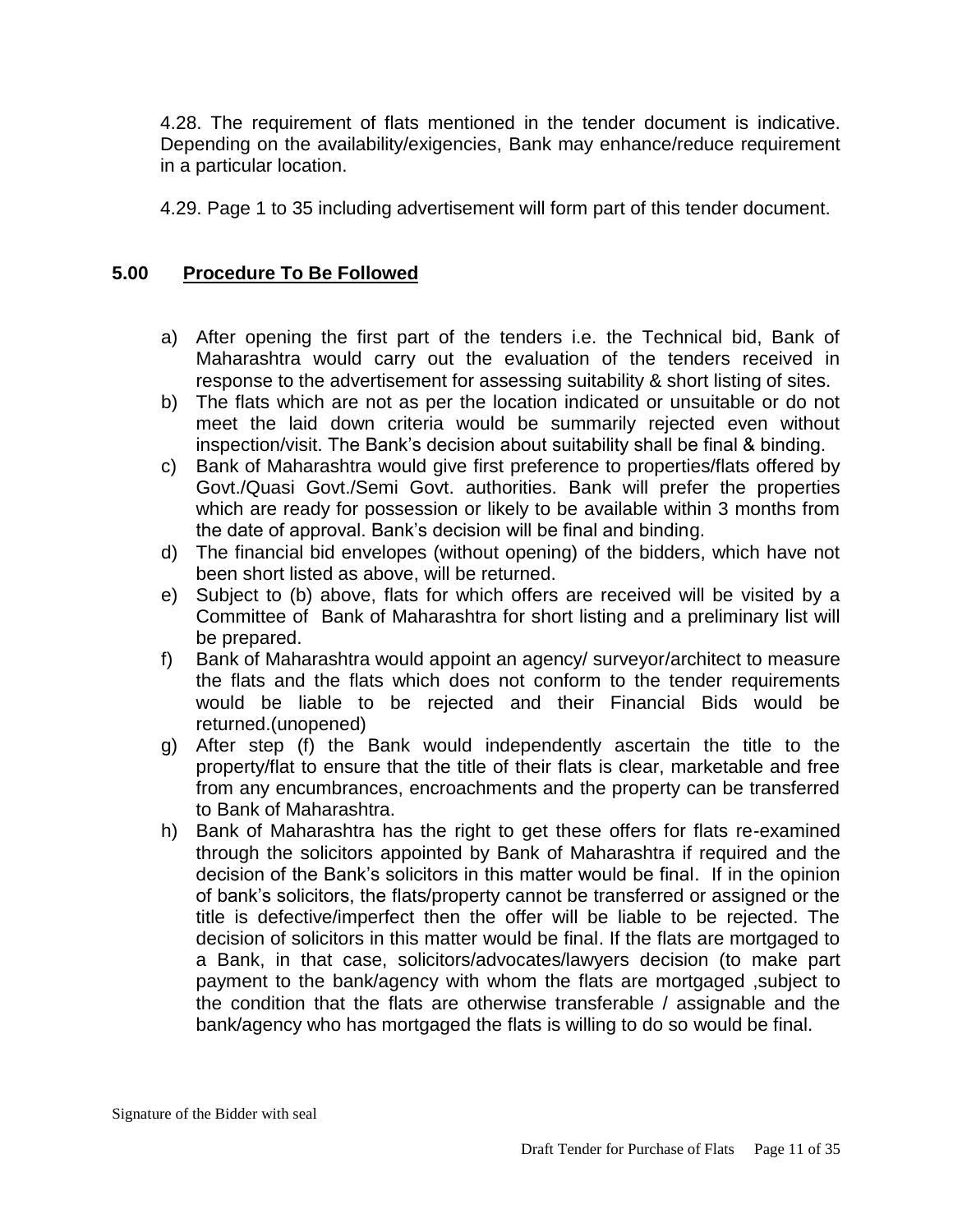- i) The unopened financial bids for the short listed offers which do not qualify on legal grounds or for any reason for transfer or any other such ground would be returned.
- j) A list of those flats found suitable on all counts as above would be prepared.
- k) After the transferability of the short listed flats is ascertained, Bank of Maharashtra, the purchaser, reserves the right to call for an Security Deposit (SD) of **Rs.1,00,000/- (Rs. One lac Only)** or any amount as decided by the bank, from such bidders who would qualify for opening their financial bids. The Security Deposit (SD) of unsuccessful bidders would be returned within a period of 10 days from the date of opening of financial bids to the owners. However, in case of a successful bidder the Security Deposit (SD) would be retained and it would be returned at the time of registration of flats. In case the successful bidder refuses or is reluctant or unable or refrains from transferring the said flats/ property or delays it beyond a period of six months then the Security Deposit (SD) **would be forfeited**. The Security Deposit (SD) would be non-interest bearing. If Security Deposit (SD) is called and not submitted/deposited in time, in that case Bank of Maharashtra reserves the right to reject the offer. Bank of Maharashtra may or may not call for Security Deposit (SD) from Public Sector Undertakings/ Government Departments and other Government bodies.
- **l)** The offer should remain valid for 90 days from the date of opening of financial bids**. This period of 90 days will be reckoned from the date of opening of the financial bid for effective transfer flats would be the essence of the contract.**
- m) The valuation of the flats for which the transferability is ascertained would be carried out. The measurement of the flats will be carried out by bank's architect and carpet area computed.
- n) The financial bids for only those flats/properties, which qualify for transfer, would be opened by a Committee constituted by Bank of Maharashtra in front of the bidders. The date for the financial bid opening will be intimated at the address given by the bidder through speed post or any other acceptable means of communication.
- o) The sealed corresponding valuation reports will be opened by the same committee, which opens the financial bids.
- p) After financial bids are opened, based on criteria of nature of property/flats such as ready possession/under construction, free hold, nature of title, location, suitability & valuation in the particular area vis-à-vis rate quoted, suitable decision would be taken by the Bank which shall be final & binding.
- q) The Security Deposit (SD) of the unsuccessful bidders (if called for) will be returned as stated above.
- r) It is clarified that the verified carpet area would be multiplied by the rate quoted and the amount arrived would be considered. If the bidder has quoted the lump sum amount, this lump sum amount and the amount obtained by multiplication of the rate quoted with the verified carpet area (plus other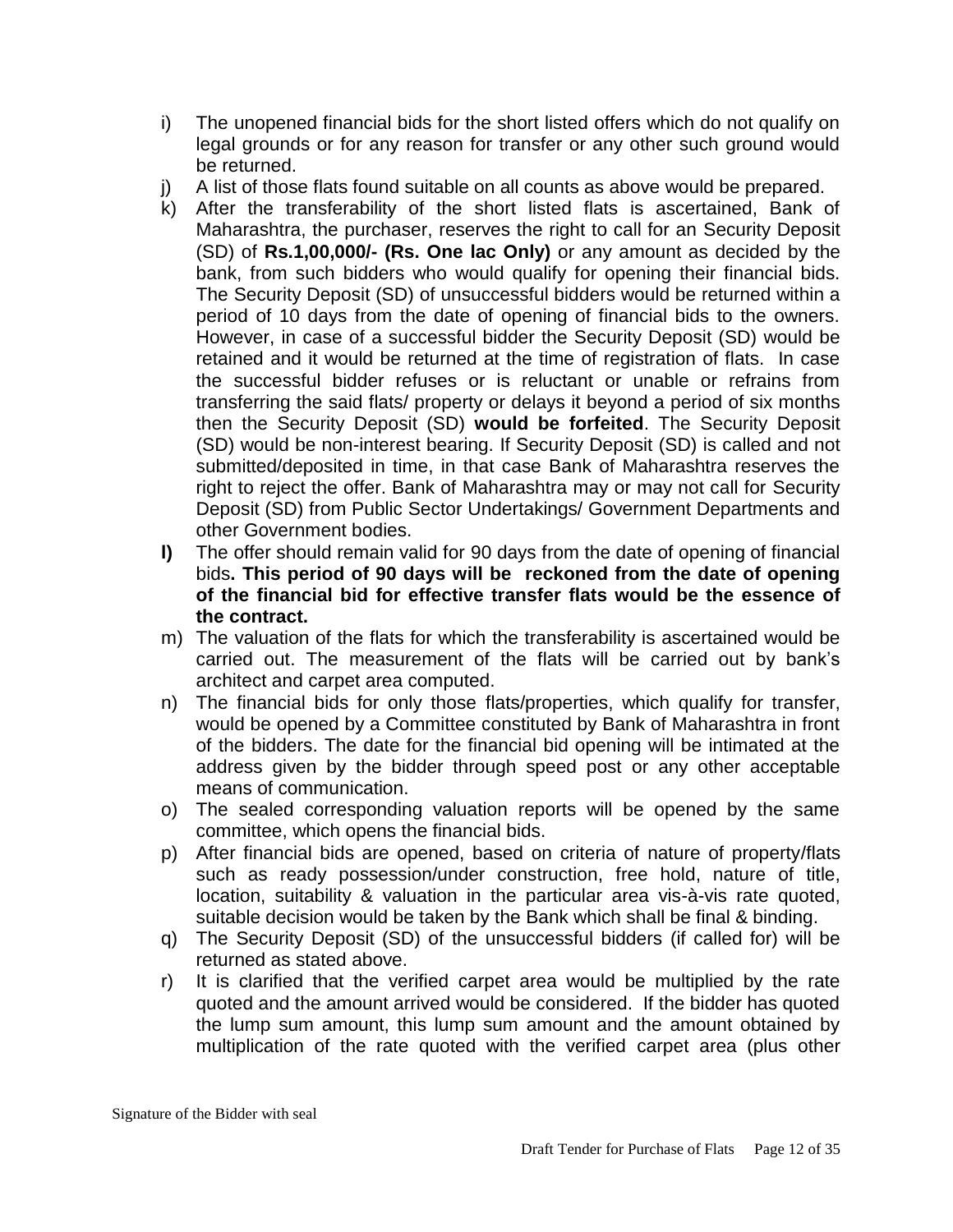charges if any) would be compared and the lower of the two would be considered.

- s) Discretion of the Committee set up by Bank of Maharashtra for this purpose would be final.
- t) In all cases, wherever applicable, the quoted rate/ amount written in words will be considered wherever there is a difference between the quoted amount / rate mentioned in words and figures.
- u) The stamp duty and registration charges would be borne & paid by the Bank.
- v) The bidder/ owner/ seller would submit any other document & papers, NOCs, permissions & sign all the requisite documents as advised by the solicitors of the Bank.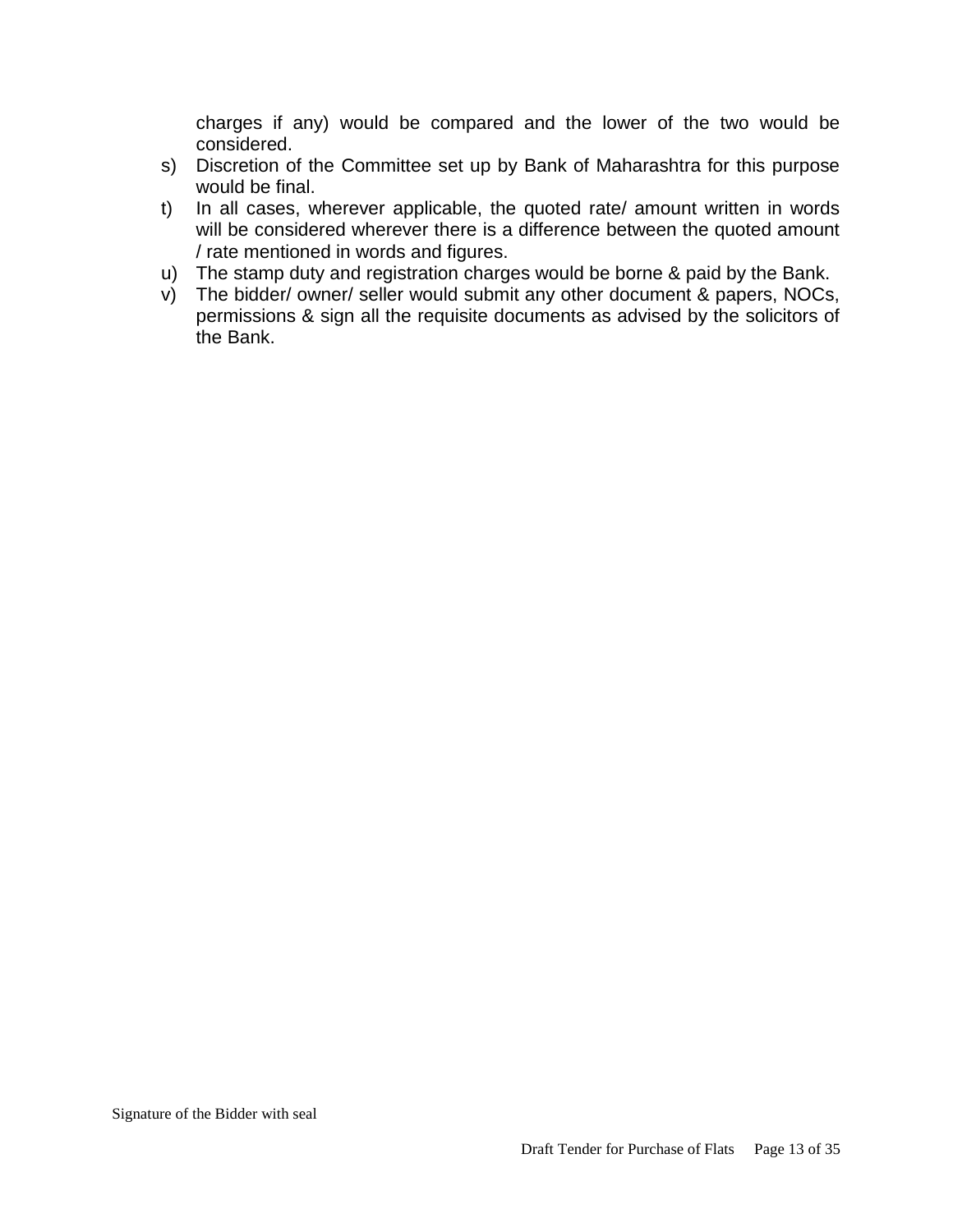#### **3.OFFER LETTER**

Senders name & address:

\_\_\_\_\_\_\_\_\_\_\_\_\_\_\_\_\_\_\_ \_\_\_\_\_\_\_\_\_\_\_\_\_\_\_\_\_\_\_

\_\_\_\_\_\_\_\_\_\_\_\_\_\_\_\_\_\_\_

To, Bank of Maharashtra, ------------------------- zone

Sir,

#### **Sub: Offer for "Purchase of Residential Flats at --------------------- for Bank of Maharashtra".**

This offer is with reference to the advertisement released on ---------------in the daily news papers dated / put up on the websites of Bank of Maharashtra, for purchase of 2 BHK & 3 BHK residential flats in -------------------.

I/We understand that:

- a) No brokerage is payable by Bank of Maharashtra to me/us or my/ our representative in this transaction.
- b) All payments for Security Deposit (SD) etc. would be made through banker's cheque / draft payable to Bank of Maharashtra at ----------------.
- c) Bank of Maharashtra would give first preference to properties/flats offered by Govt./Quasi Govt./Semi Govt. authorities. Bank will prefer the properties which are ready for possession or likely to be available within 3 months from the date of approval. Bank's decision will be final and binding and will not be challenged.
- d) The owner or the seller has to pay all the outgoing and all other expenses till the date of handing over of possession of the flats or completion of the transaction whichever is later. Any expenditure /expenses prior to the said date will be borne by the sellers. These charges also include consumable charges like electricity charges consumed by the owner / seller.

As indicated in this Para, the outgoing would mean all the charges applicable for the usage of the plots/premises like society charges, all applicable property taxes, NA charges, applicable ground lease rent/ other taxes, Cess, levies, applicable water tax, applicable electricity charges, applicable security charges etc These charges would include any arrears payable/become payable to any Statutory Authority or local bodies.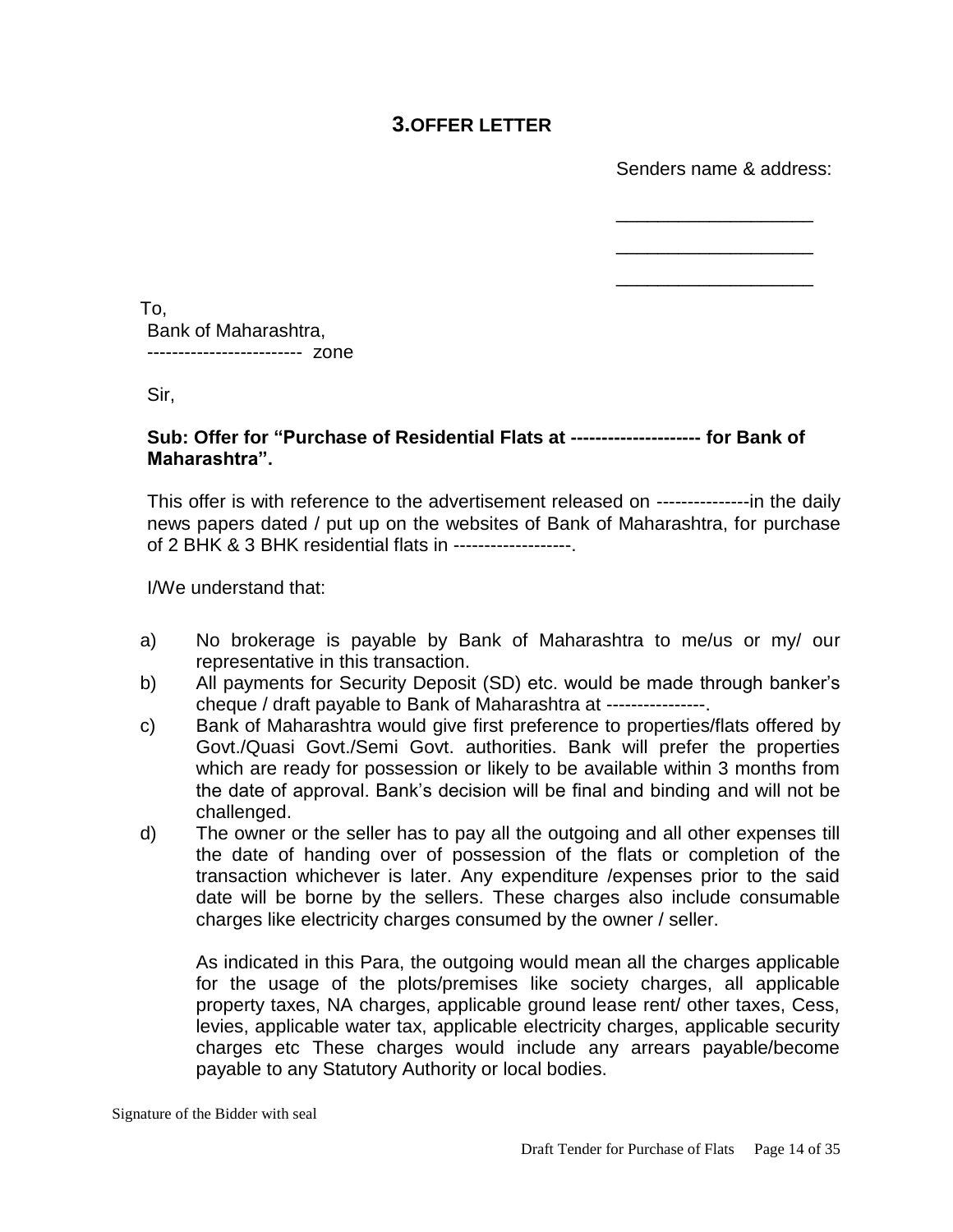- e) The advertisement released in this context will form part of the contract.
- f) By submitting this offer the owner/ seller has permitted Bank of Maharashtra or their representatives, with prior appointment, to inspect the flats offered as well as the property documents and to carry out the measurements, valuations thereof.
- g) I/We am/are aware that in all disputes and/or differences arising out of or relating to or concerning this offer and the contract, if any, between myself/ ourselves and the Bank of Maharashtra concerning and/or relating thereto and/or relating to the above mentioned flats, Civil Courts in ------------- shall have exclusive jurisdiction.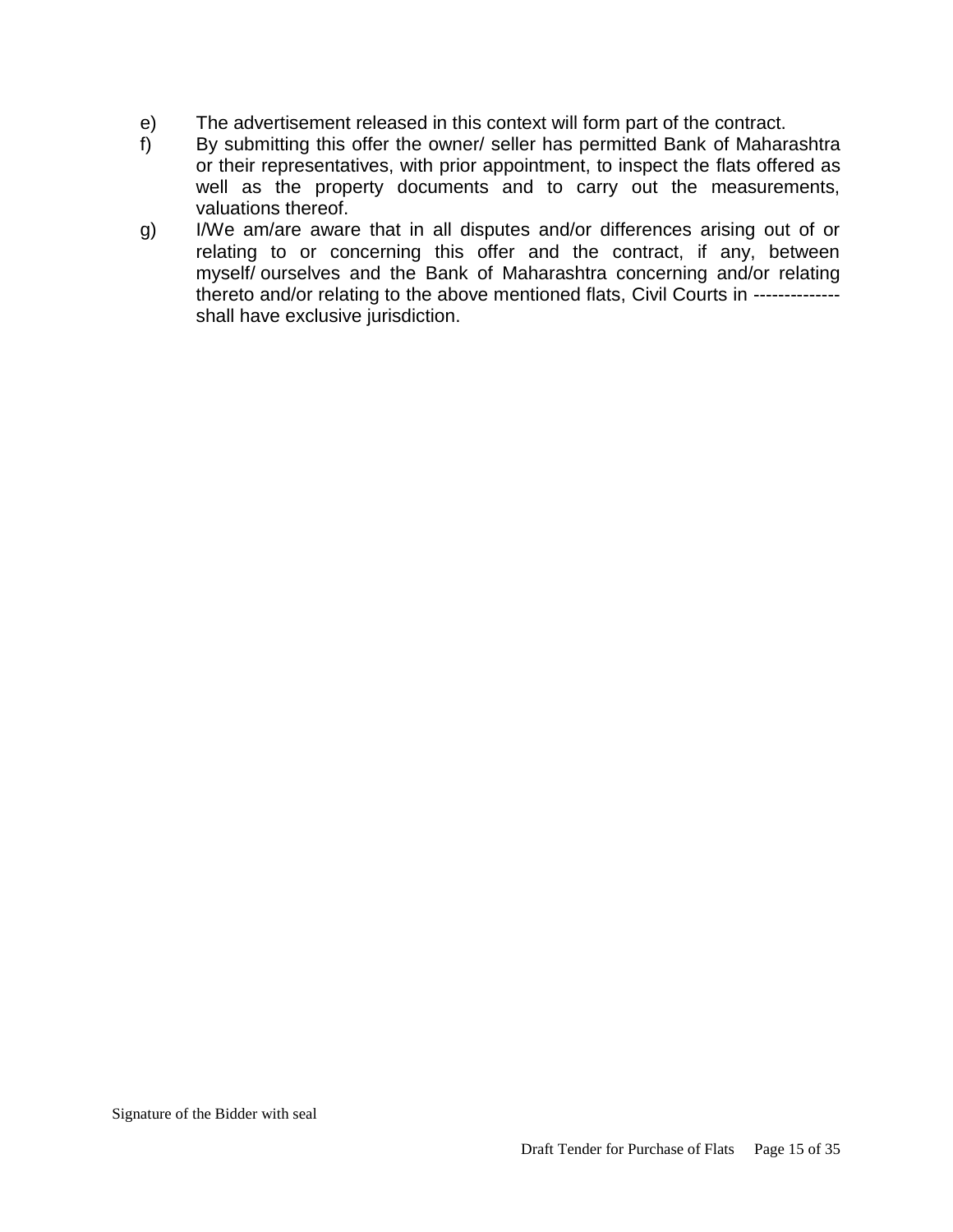#### **4.Technical Bid (In Typed Format only) Name of Location for which offer is submitted:** ---------------------

|             |                                                                                                                                                                                                    | <b>PART A: GENERAL INFORMATION</b> |
|-------------|----------------------------------------------------------------------------------------------------------------------------------------------------------------------------------------------------|------------------------------------|
| Sr.<br>No   | <b>Particulars</b>                                                                                                                                                                                 | to be filled by Bidder             |
| $\mathbf 1$ | Offer for ------ No of Flats at --                                                                                                                                                                 |                                    |
| 2           | Details of bidder/ firm /<br>builder /owner:                                                                                                                                                       |                                    |
| 2.1         | Name of the Owner/Co./Firm,<br>$etc.$ :                                                                                                                                                            |                                    |
| 2.2         | Address & Phone No.:                                                                                                                                                                               |                                    |
|             | FAX No. & E-mail address:                                                                                                                                                                          |                                    |
| 2.3         | Name of the contact person<br>& Phone No.:                                                                                                                                                         |                                    |
| 2.4         | Constitution of bidder / firm:<br>(Whether Proprietary /<br>Partnership /Pvt. Ltd. / Public<br>Ltd. / PSU etc.):                                                                                   |                                    |
|             | Name of Partners/ Directors &<br>Phone Nos.                                                                                                                                                        |                                    |
| 2.5         | οf<br>registered<br>Copy<br>Memorandum of Undertaking/<br>Development<br>Agreement<br>between Developers and the<br>Owners in case the land does<br>belong<br>the<br>not<br>to<br>bidder/builders: |                                    |
| 3           | Marketability of Title of the<br>bidder:                                                                                                                                                           |                                    |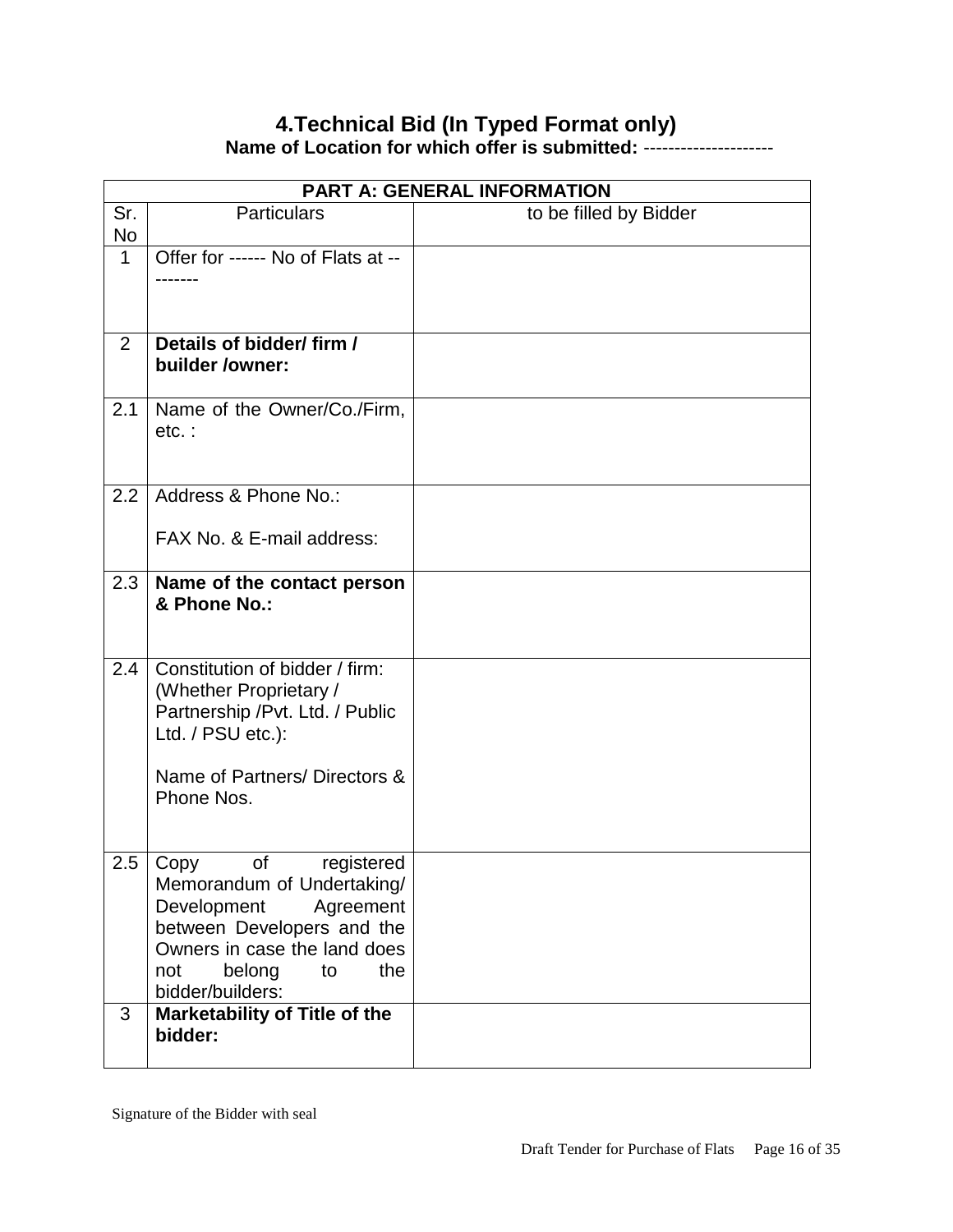| 3.1 | Solicitors / Advocate's name<br>and address, Phone / FAX<br>Nos.                                                                                    |                      |
|-----|-----------------------------------------------------------------------------------------------------------------------------------------------------|----------------------|
| 3.2 | Detailed report of the Solicitor<br>/ Advocate for marketability of<br>titles is to be enclosed:                                                    |                      |
| 3.3 | Details of encumbrances, if<br>any                                                                                                                  |                      |
| 4   | <b>Details of Property:</b>                                                                                                                         |                      |
| 4.1 | Name of the owner                                                                                                                                   |                      |
| 4.2 | Location & Address of the<br><b>Flats</b>                                                                                                           |                      |
|     | Name of the scheme &                                                                                                                                |                      |
|     | <b>RERA</b> registration No.                                                                                                                        |                      |
|     | Street/Sector No                                                                                                                                    |                      |
|     | Nearest landmark                                                                                                                                    |                      |
| 4.3 | Usage of property (as<br>approved by Competent<br>Authority)<br>a. Residential<br>b. Commercial<br>c. Residential/Commercial<br>d. Shopping Complex | a)<br>b)<br>c)<br>d) |
| 4.4 | Distance from (in k.m.)                                                                                                                             |                      |
|     | a. ---------Railway Station                                                                                                                         |                      |
|     | b. ---------- Bus Depot.                                                                                                                            |                      |
|     | c. Nearest Market place                                                                                                                             |                      |
|     | d. Nearest Police Station                                                                                                                           |                      |
|     | e. Nearest Educational                                                                                                                              |                      |
|     | Institutions                                                                                                                                        |                      |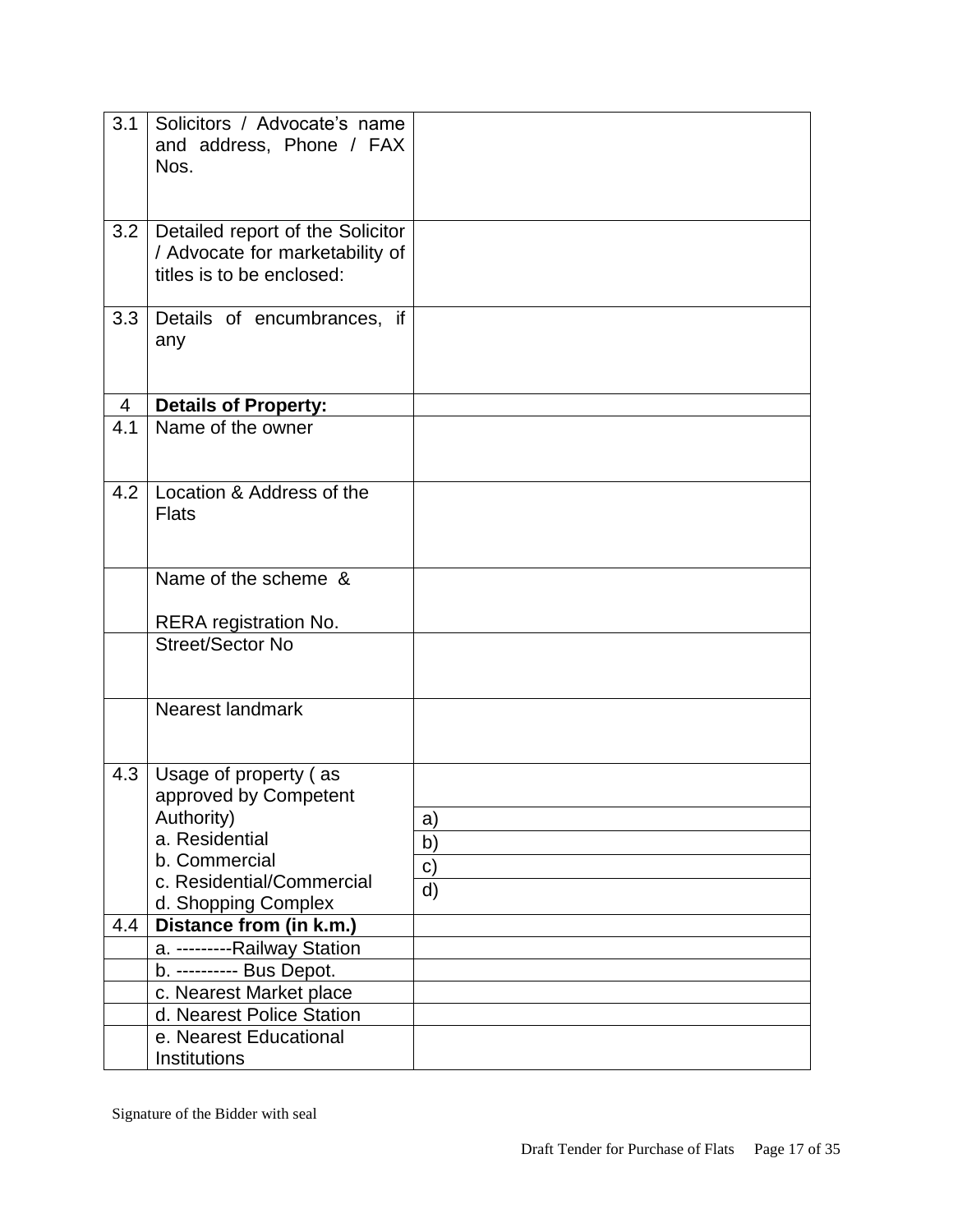|                  | f. Nearest Nationalized Bank                     |                                      |
|------------------|--------------------------------------------------|--------------------------------------|
|                  | g. Nearest Hospital                              |                                      |
|                  | h. Nearest Post Office                           |                                      |
|                  | i. Airport                                       |                                      |
| 4.5              | Details of locality -                            |                                      |
|                  | Type of locality                                 |                                      |
|                  | a. Residential                                   | a)                                   |
|                  | b. Commercial                                    | b)                                   |
|                  | c. Shopping Complex                              | C)                                   |
|                  | d. Industrial                                    | d)                                   |
|                  | e. Slum                                          | e)                                   |
|                  |                                                  |                                      |
| 4.6              | Whether the locality is free                     |                                      |
|                  | from special hazards like fire,                  |                                      |
|                  | flood, Chemical industry etc.                    |                                      |
|                  |                                                  |                                      |
| 4.7 <sub>l</sub> | Whether the<br>locality<br>has                   |                                      |
|                  | from<br>protection<br>adverse                    |                                      |
|                  | influence such as                                |                                      |
|                  | Encroachments, unauthorized                      |                                      |
|                  | hutments, Industrial nuisance,                   |                                      |
|                  | smoke, dust, noise, etc.                         |                                      |
|                  |                                                  |                                      |
|                  |                                                  |                                      |
|                  |                                                  | <b>PART B: TECHNICAL INFORMATION</b> |
| 5                | <b>BUILDING</b>                                  |                                      |
| 5.1              |                                                  |                                      |
|                  | Type of Building:<br>(Residential/Commercial)    |                                      |
| 5.2              |                                                  |                                      |
|                  | <b>Type of Construction</b>                      |                                      |
|                  | (Load Bearing/RCC/Steel<br>framed)               |                                      |
| 5.3              | <b>Type of Foundation</b>                        |                                      |
|                  |                                                  |                                      |
|                  | (Structure should be<br>designed to take care of |                                      |
|                  | earthquake intensity                             |                                      |
|                  | applicable for the area)                         |                                      |
| 5.4              | Whether the proposal is                          |                                      |
|                  | for sale of residential flats                    |                                      |
|                  | in multi-storied building.                       |                                      |
| 5.5              | No. of Floors and height                         |                                      |
|                  | of each floor including                          |                                      |
|                  | Basement, if any                                 |                                      |
| 5.6              | Clear floor height from                          |                                      |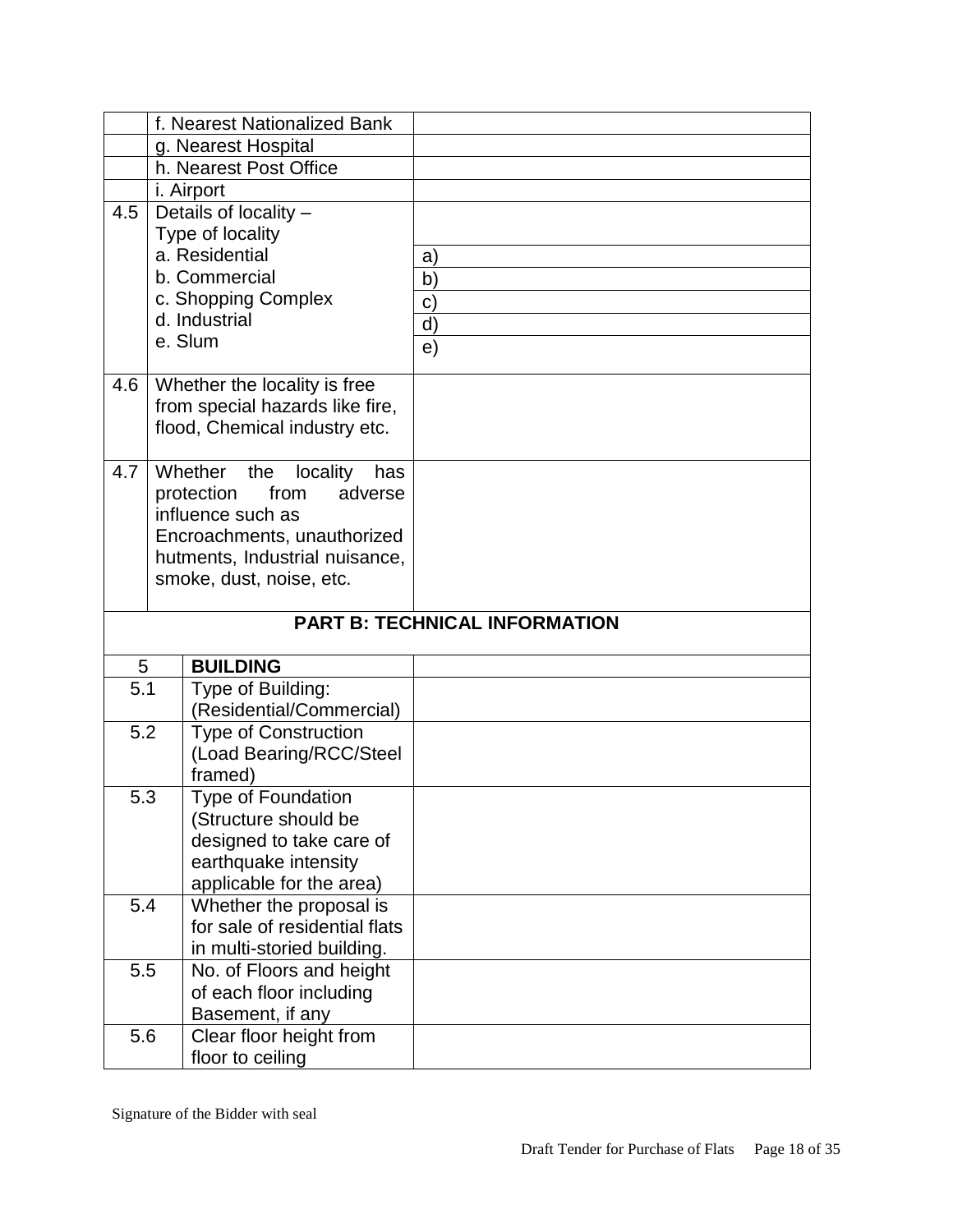| 5.7            | No. of Flats on each floor                                                                                                          |              |                                 |          |
|----------------|-------------------------------------------------------------------------------------------------------------------------------------|--------------|---------------------------------|----------|
| 5.8            | No. of Flats in the<br>building                                                                                                     |              |                                 |          |
| 5.9            | Total No. of Flats offered<br>(floor-wise & flat                                                                                    |              | No. of flats offered:---------- |          |
|                | numbers)                                                                                                                            | 1) Flat No.  | Floor No.                       | Bldg No. |
|                |                                                                                                                                     | 2) Flat No.  | Floor No.                       | Bldg No. |
|                |                                                                                                                                     | 3) Flat No.  | Floor No.                       | Bldg No. |
|                |                                                                                                                                     | 4) Flat No.  | Floor No.                       | Bldg No. |
|                |                                                                                                                                     | 5) Flat No.  | Floor No.                       | Bldg No. |
|                |                                                                                                                                     | 6) Flat No.  | Floor No.                       | Bldg No. |
|                |                                                                                                                                     | 7) Flat No.  | Floor No.                       | Bldg No. |
|                |                                                                                                                                     | 8) Flat No.  | Floor No.                       | Bldg No. |
|                |                                                                                                                                     | 9) Flat No.  | Floor No.                       | Bldg No. |
|                |                                                                                                                                     | 10) Flat No. | Floor No.                       | Bldg No. |
| 6              | <b>TOTAL AREA OF FLAT AS PER RERA GUIDELINES &amp; AS</b><br><b>UPLOADED ON RERA SITE (Intending bidder/tenderers are requested</b> |              |                                 |          |
|                | to attach the copy of area calculation of each flat uploaded on RERA site)                                                          |              |                                 |          |
| 6.1            | Flat No.                                                                                                                            |              |                                 |          |
| 6.2            | Room wise detailed area calculation as per RERA guidelines                                                                          |              |                                 |          |
|                | Hall /Living room                                                                                                                   |              |                                 |          |
|                | Dining room                                                                                                                         |              |                                 |          |
|                | Bed Room - 1                                                                                                                        |              |                                 |          |
|                | Bed Room $-2$                                                                                                                       |              |                                 |          |
|                | Bed Room - 3                                                                                                                        |              |                                 |          |
|                | Balcony 1                                                                                                                           |              |                                 |          |
|                | Balcony 2                                                                                                                           |              |                                 |          |
|                | <b>Terrace</b>                                                                                                                      |              |                                 |          |
|                | Kitchen                                                                                                                             |              |                                 |          |
|                | Dry Balcony                                                                                                                         |              |                                 |          |
|                | Passages<br>Bath/Toilet area                                                                                                        |              |                                 |          |
|                | Any other -specify                                                                                                                  |              |                                 |          |
|                | Any other -specify                                                                                                                  |              |                                 |          |
| $\overline{7}$ | <b>CONSTRUCTION SPECIFICATIONS / MATERIALS USED (separate</b>                                                                       |              |                                 |          |
|                | Annexure may be used)                                                                                                               |              |                                 |          |
|                | a. Floor                                                                                                                            |              |                                 |          |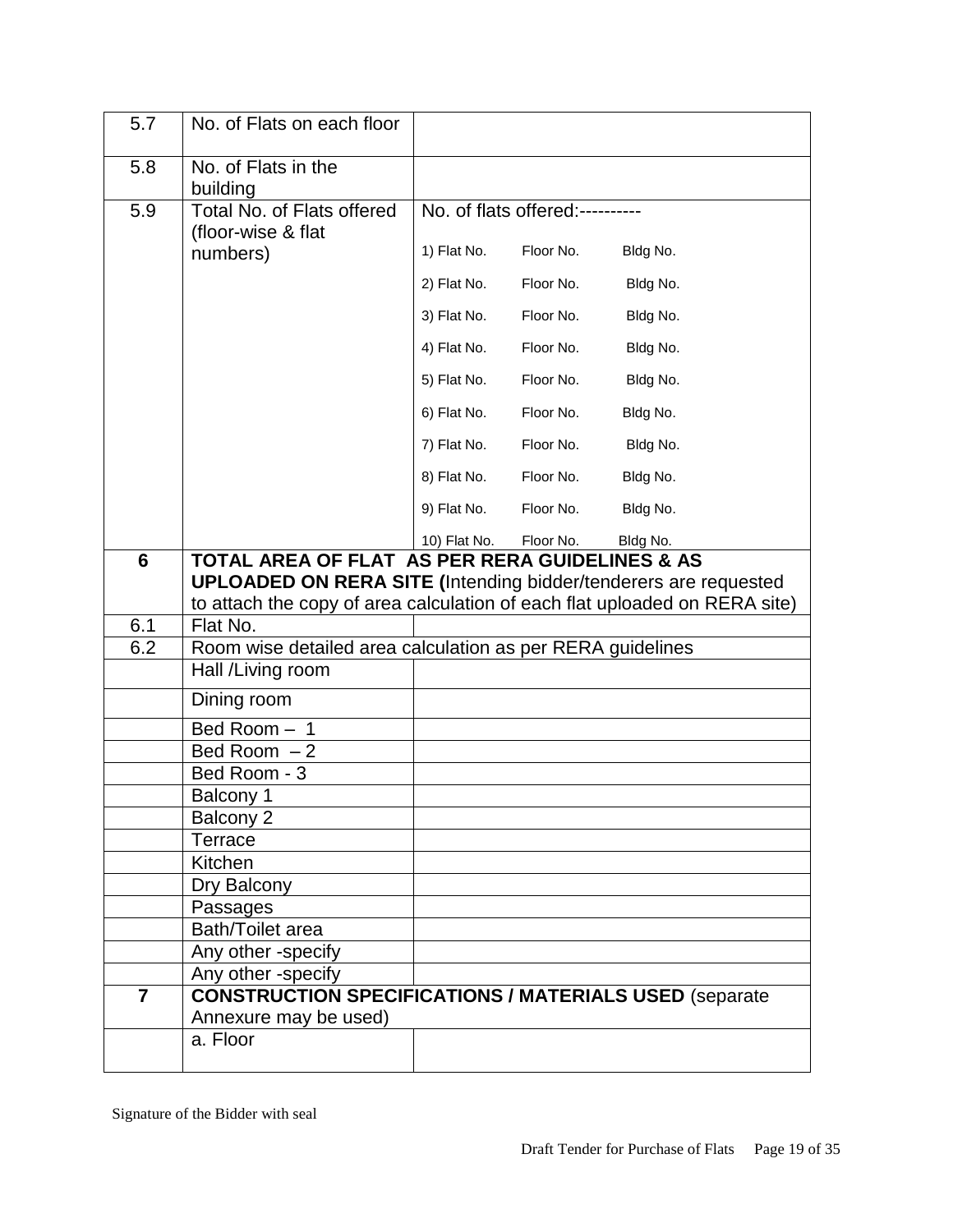|       | b. Internal Walls                                                                                          |
|-------|------------------------------------------------------------------------------------------------------------|
|       | c. External Walls                                                                                          |
|       |                                                                                                            |
|       | d. Doors/Windows                                                                                           |
|       | e. Kitchen                                                                                                 |
|       | f. Bathroom<br>Please specify no. of<br>WC/Bath.<br>whether master bedroom<br>is attached with<br>WC/Bath. |
|       | g. Dado in Kitchen and<br>wall tiles in bathroom<br>(also mention height of<br>dado)                       |
|       | h. Electrical Fittings,                                                                                    |
|       | i. Sanction of electricity<br>load per flat<br>(3 phase/single phase)                                      |
|       | j. Separate meter<br>installed per flat                                                                    |
|       | k. No of balconies with<br>area                                                                            |
|       | L. No of Terrace with<br>area. Whether the terrace<br>is covered or open to sky.                           |
|       | M. No of Car Park &<br>area. Whether car park is<br>covered or open.                                       |
| 7.1   | AGE / CONDITION OF THE CONSTRUCTION / BUILDING                                                             |
| 7.1.1 | Newly constructed within<br>2 years (Completion and<br>Occupation certificate<br>with date to be enclosed) |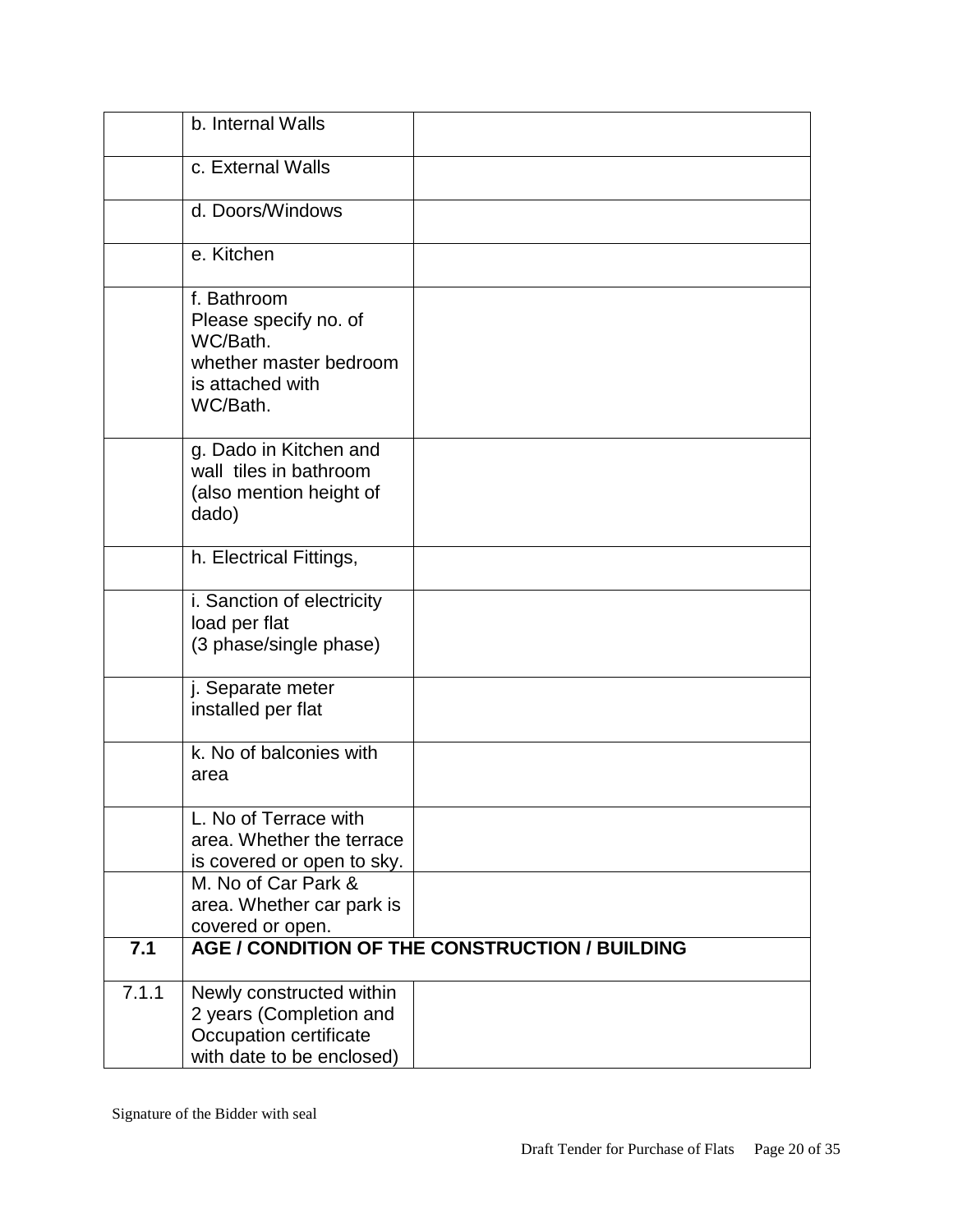| 7.1.2 | Old construction -                                             |            |      |
|-------|----------------------------------------------------------------|------------|------|
|       | Mention year of<br>completion (OC / CC to                      |            |      |
|       | be enclosed)                                                   |            |      |
|       |                                                                |            |      |
| 7.1.3 | <b>Under construction</b>                                      |            |      |
|       | (Mention                                                       |            |      |
|       | stage of construction)                                         |            |      |
|       |                                                                |            |      |
| 7.1.4 | Time period required to                                        |            |      |
|       | complete<br>the                                                |            |      |
|       | construction, in case it is                                    |            |      |
|       | under construction (state                                      |            |      |
| 7.1.5 | No of months)<br>Whether<br>structural                         |            |      |
|       | stability<br>certificate                                       |            |      |
|       | enclosed<br>(Certificate                                       |            |      |
|       | shall be from Licensed                                         |            |      |
|       | Structural Engineer<br>of                                      |            |      |
|       | Municipal Corporation)                                         |            |      |
| 7.1.6 | <b>Likely</b><br>date<br><b>of</b>                             |            |      |
|       | possession                                                     |            |      |
|       |                                                                |            |      |
|       |                                                                |            |      |
| 8     | Details of Boundaries and adjacent buildings                   |            |      |
| 8.1   | Boundary of the property                                       |            |      |
|       |                                                                |            |      |
|       | a. North                                                       |            |      |
|       | b. East                                                        |            |      |
|       |                                                                |            |      |
|       | c. South                                                       |            |      |
|       | d. West                                                        |            |      |
| 9     | <b>AMENITIES PROVIDED (IN THE FLAT-Mention make &amp; Nos.</b> |            |      |
|       | a. Fans                                                        | Nos.       | Make |
|       | b. Geysers                                                     | Nos.       | Make |
|       | c. Wardrobes                                                   | <b>No</b>  |      |
|       | d. Exhaust Fans                                                | Nos.       | Make |
|       | e. Electrical Fittings                                         | Nos.       | Make |
|       | Tube lights etc.<br>f. Washbasins WC/EWC                       | <b>Nos</b> |      |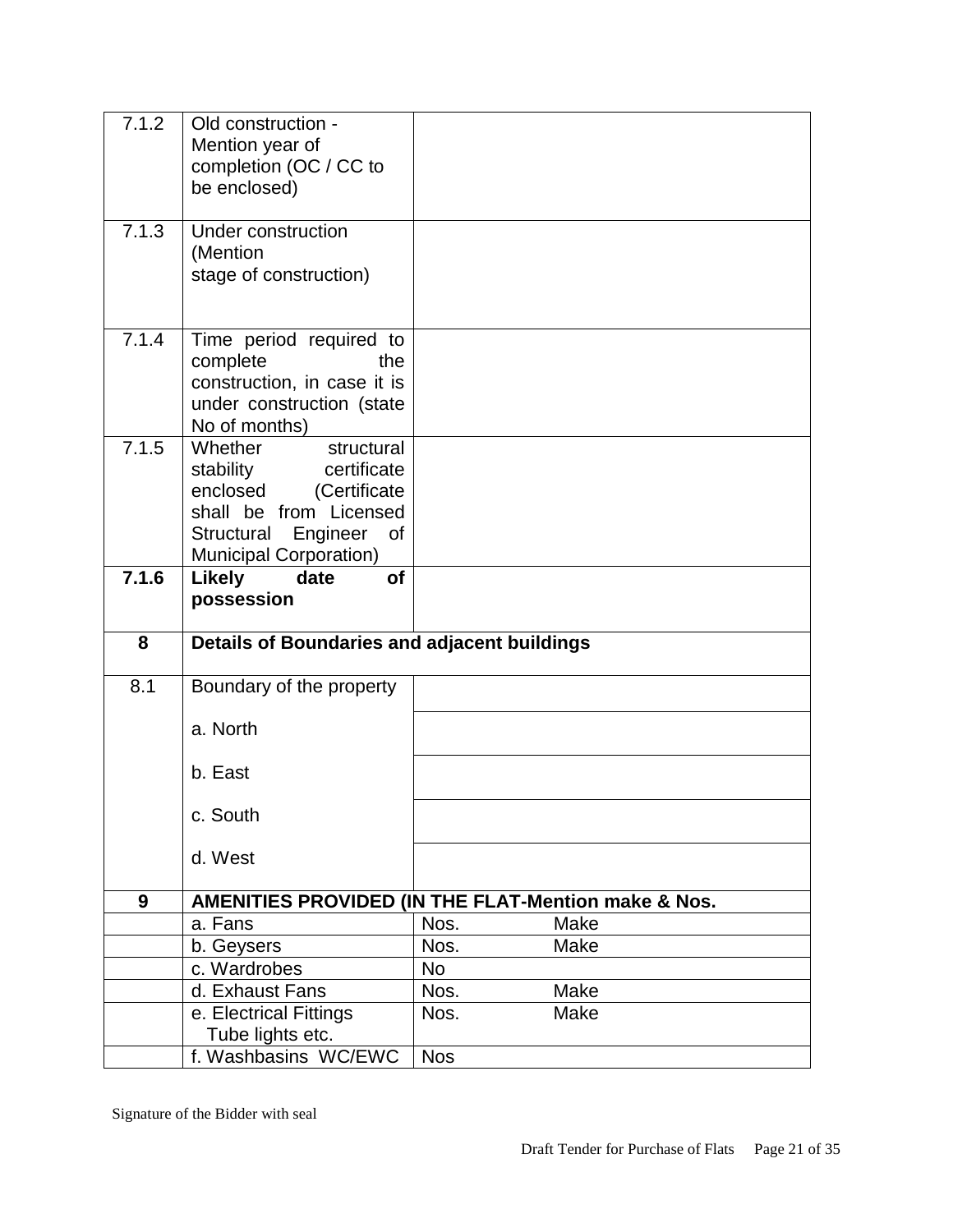|     | mirrors                                          | Nos. |                      |                 |                              |  |
|-----|--------------------------------------------------|------|----------------------|-----------------|------------------------------|--|
|     | g. Shower in bathroom /<br>bathtubs              | Nos. | Make                 |                 |                              |  |
|     | h. Any other facility like                       |      |                      |                 |                              |  |
|     | intercom / telephone                             |      |                      |                 |                              |  |
|     | /dish antenna / internet /                       |      |                      |                 |                              |  |
|     | digital lock etc.<br>i. Details of internal      |      |                      |                 |                              |  |
|     | furnishings                                      |      |                      |                 |                              |  |
|     | j. Details of security                           |      |                      |                 |                              |  |
|     | arrangements                                     |      |                      |                 |                              |  |
|     |                                                  |      |                      |                 |                              |  |
|     | h. Air conditioner                               |      |                      |                 |                              |  |
|     | j. Kitchen trolley                               |      |                      |                 |                              |  |
| 9.1 | <b>COMMON FACILITIES PROVIDED (Give details)</b> |      |                      |                 |                              |  |
|     | a. No of Car Parking                             |      | Nos                  |                 | Reserved / Open              |  |
|     | b. Scooter parking                               |      | Nos                  |                 | Reserved / Open              |  |
|     | c. Power / Electricity                           |      |                      |                 | Adequate and available / Not |  |
|     |                                                  |      | available            |                 |                              |  |
|     | d. Water supply                                  |      |                      |                 | Provided / Not provided      |  |
|     | <b>Municipal Corporation</b>                     |      | Yes / No             |                 |                              |  |
|     | Bore well                                        |      | Yes / No             |                 |                              |  |
|     | <b>Overhead Tank</b>                             |      | <b>Give Capacity</b> |                 |                              |  |
|     | e. Lifts and their nos., if any                  |      | Nos.                 |                 |                              |  |
|     |                                                  |      | Make                 |                 |                              |  |
|     |                                                  |      | Capacity             |                 |                              |  |
|     |                                                  |      |                      | Battery Back up |                              |  |
|     | f. Generator back up for lift & for<br>emergency |      | Yes/No               |                 |                              |  |
|     | g. Anti lightening device                        |      |                      |                 |                              |  |
|     | h. Security arrangements                         |      |                      |                 |                              |  |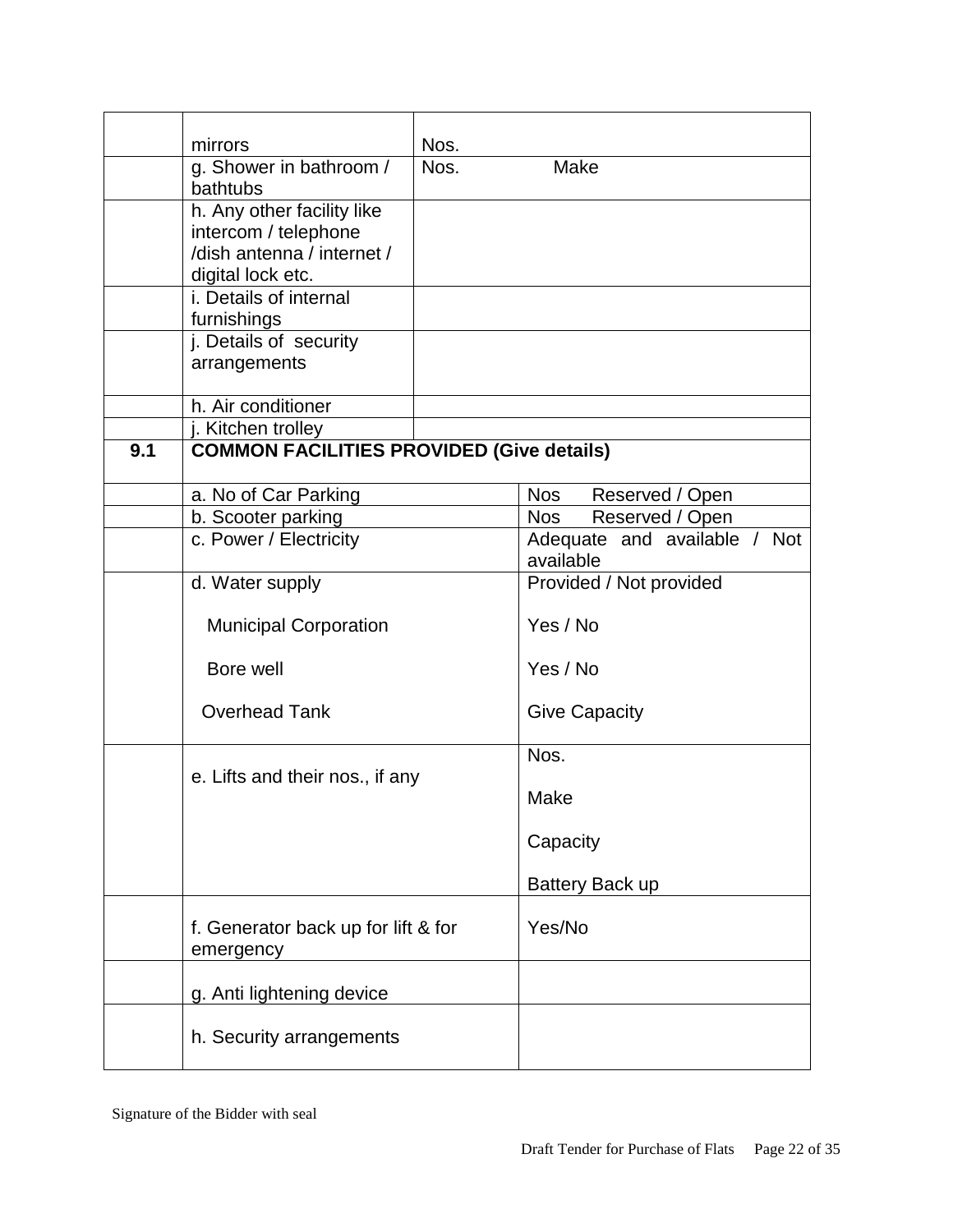|       | Fire- fighting (Smoke Detector, Fire                                     |        |
|-------|--------------------------------------------------------------------------|--------|
|       | hydrant with sprinkler)                                                  |        |
|       | Anti-burglary device                                                     |        |
|       | Camera                                                                   |        |
|       | Video Intercom                                                           |        |
|       | 24x7 guards                                                              |        |
|       | i. Proper sanitary / sewerage system                                     | Yes/No |
|       | (Whether sewerage is connected to<br>Local Municipality system?)         | Yes/No |
|       | j. Any other                                                             |        |
| 9.2   | DETAILS OF PLANS / BLUE PRINTS / SANCTIONED PLAN                         |        |
| 9.2.1 | Whether the plan of the property is<br>sanctioned by Competent Authority |        |
| 9.2.2 | If sanctioned, please enclose copy of<br>approved land / site plans      |        |
| 9.2.3 | Names & Address / Phone No. of<br>Architect                              |        |
| 9.3   | IF THE PLANS ARE NOT SANCTIONED                                          |        |
| 9.3.1 | Give reasons<br>Name of Authority for Sanction                           |        |
| 9.3.2 | How much time will be taken to obtain<br>sanction                        |        |
| 9.3.3 | deviation from<br>the<br>there<br>any<br>Is.<br>sanctioned plan          |        |
| 9.3.4 | Can these deviations be regularized?                                     |        |
| 10    | <b>PROVISION FOR PROPER ARRANGEMENT OF FIRE SAFETY</b>                   |        |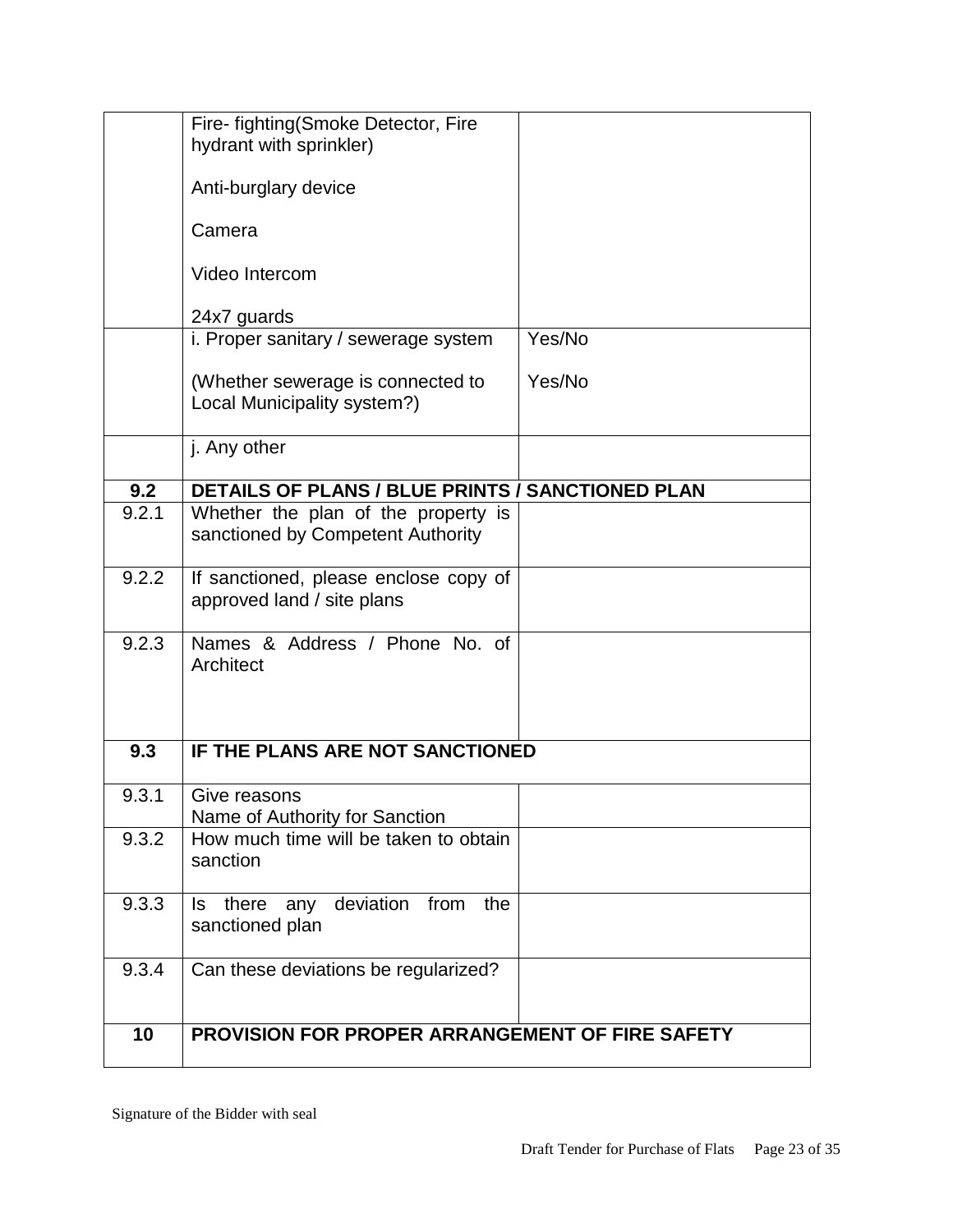| 10.1 | Are the safety measures taken?                                                                                           | Yes/No |
|------|--------------------------------------------------------------------------------------------------------------------------|--------|
| 10.2 | If yes, give details of arrangements                                                                                     |        |
| 10.3 | Is "No Objection Certificate" obtained /   Yes/No<br>Secured<br>from<br>the<br>fire<br>control<br>authorities?(Fire NOC) |        |
| 10.4 | If yes, produce proof/ copies of<br>certificates                                                                         |        |
| 11   | <b>COMPLETION / OCCUPANCY CERTIFICATE (for ready possession</b><br>flats)                                                |        |
| 11.1 | Whether completion / occupancy<br>certificate is issued by the competent<br>authority                                    | Yes/No |
| 11.2 | Designation of the authority which has<br>issued the completion / occupation<br>certificate                              |        |
| 11.3 | Enclose a certified copy of the<br>completion / occupation certificate                                                   |        |
| 11.4 | For flats under construction state<br>whether "Commencement certificate"<br>is obtained from local authority.            | Yes/No |
|      | If yes enclose copy thereof.                                                                                             |        |
| 12   | <b>DETAILS OF LAND / SITE</b>                                                                                            |        |
| 12.1 | <b>Tenure of the land</b>                                                                                                |        |
|      | a. Freehold                                                                                                              |        |
|      | b. Leasehold                                                                                                             |        |
|      | c. If leasehold, give residual period of                                                                                 |        |
|      | lease and name of the title holders                                                                                      |        |
|      | d. Annual lease rent & amount                                                                                            |        |
| 12.2 | Size of the plot                                                                                                         |        |
|      | a. Frontage in rft.                                                                                                      |        |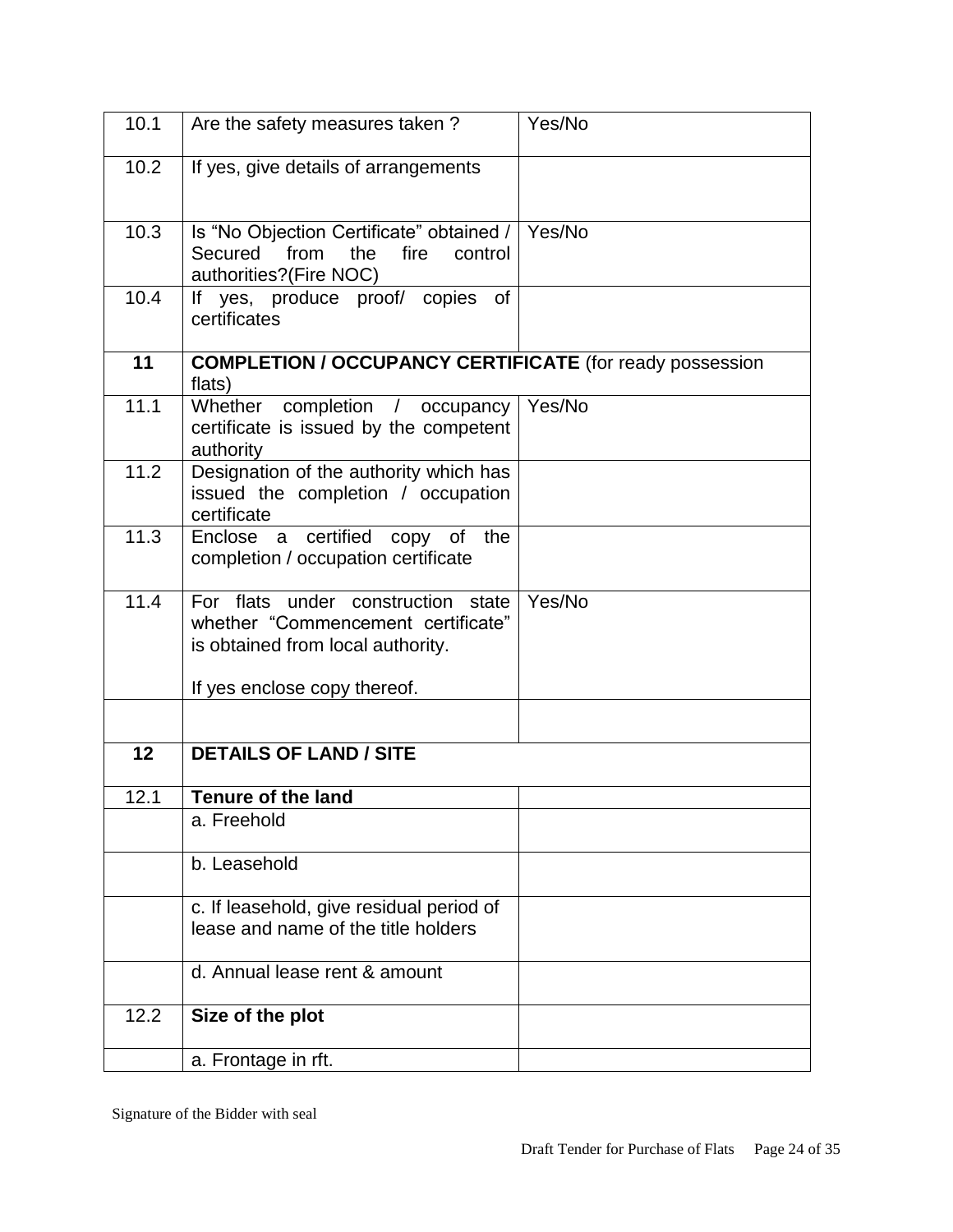|      | b. Depth in rft.                                                                                                                                                                                                                                                                                    |        |
|------|-----------------------------------------------------------------------------------------------------------------------------------------------------------------------------------------------------------------------------------------------------------------------------------------------------|--------|
| 12.3 | Area of the plot                                                                                                                                                                                                                                                                                    |        |
|      |                                                                                                                                                                                                                                                                                                     | sq.ft. |
|      | a. Coverage area (ground coverage)                                                                                                                                                                                                                                                                  | sq.ft. |
|      | b. Open area                                                                                                                                                                                                                                                                                        | sq.ft. |
| 12.4 | Topography of the land / site                                                                                                                                                                                                                                                                       |        |
|      | a. Level                                                                                                                                                                                                                                                                                            |        |
|      | b. Undulated                                                                                                                                                                                                                                                                                        |        |
|      | c. Slopping                                                                                                                                                                                                                                                                                         |        |
|      | d. Low laying or raised                                                                                                                                                                                                                                                                             |        |
| 12.5 | Source of water supply to the building                                                                                                                                                                                                                                                              |        |
| 12.6 | establishment easements<br>Any<br>regarding right of way / passing for<br>mains of water / electricity.                                                                                                                                                                                             |        |
| 12.7 | Does the site or portion fall within<br>railway / National Highway and<br>whether underground cable traverse<br>the site                                                                                                                                                                            |        |
| 12.8 | Site Plan of the land / site to be<br>enclosed                                                                                                                                                                                                                                                      |        |
| 12.9 | Are High Tension cables passing<br>through the plot?                                                                                                                                                                                                                                                |        |
| 13   | <b>OTHER INFORMATION</b>                                                                                                                                                                                                                                                                            |        |
| 13.1 | Whether readymade flats have been<br>constructed and sold by the builder to<br>any Government / Semi-Government<br>Institutions / Financial Institutions etc.<br>in the past? If so names<br>and<br>addresses of such clients and total<br>cost & date of such sales to each<br>client to be given. |        |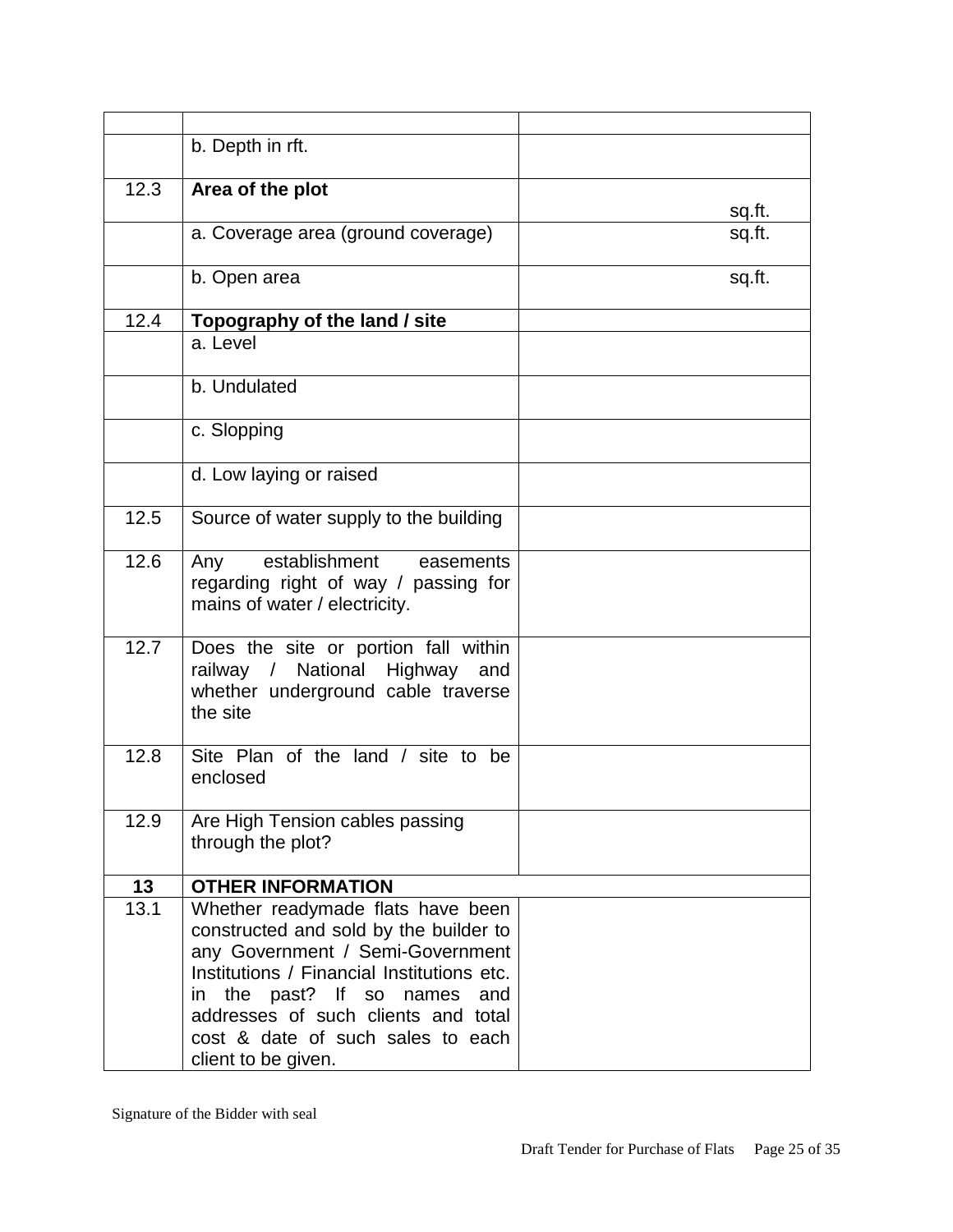| 13.2   | No. of years in the construction line                                                                                                                                     |                                         |
|--------|---------------------------------------------------------------------------------------------------------------------------------------------------------------------------|-----------------------------------------|
|        |                                                                                                                                                                           |                                         |
|        |                                                                                                                                                                           |                                         |
| 13.2.1 | Last 3 years turnover (Please don't<br>write refer Annexure).                                                                                                             | Year<br>Turnover in Rs (Lac)<br>2019-20 |
|        |                                                                                                                                                                           | 2020-21                                 |
|        |                                                                                                                                                                           | 2021-22                                 |
| 13.2.2 | Details of last 5 projects completed<br>(Please don't write refer Annexure).                                                                                              |                                         |
|        | - Date of commencement                                                                                                                                                    |                                         |
|        | - Date of completion                                                                                                                                                      |                                         |
|        | - Total value                                                                                                                                                             |                                         |
|        |                                                                                                                                                                           |                                         |
|        |                                                                                                                                                                           |                                         |
| 13.3   | Name and address of the bankers                                                                                                                                           |                                         |
|        |                                                                                                                                                                           |                                         |
|        | Phone No.                                                                                                                                                                 |                                         |
| 13.4   | Name of the Structural Consultant<br>with<br>license<br>number, Address<br>&<br>Phone No.                                                                                 |                                         |
| 13.5   | Any other information not covered<br>above/Other remarks, if any.                                                                                                         |                                         |
| 14     | <b>LIST OF ANNEXURES:</b><br>(attached separate sheet if space is<br>found insufficient)<br>Certified true copies of following:<br>a) Copy of sanctioned plan and layout. |                                         |
|        | b) Site plan copy.                                                                                                                                                        |                                         |
|        | c) Copy of title investigation and<br>Search Report along with copy of<br>Title Deed documents.                                                                           |                                         |
|        | <b>Commencement Certificate</b><br>d)<br>from competent authority.                                                                                                        |                                         |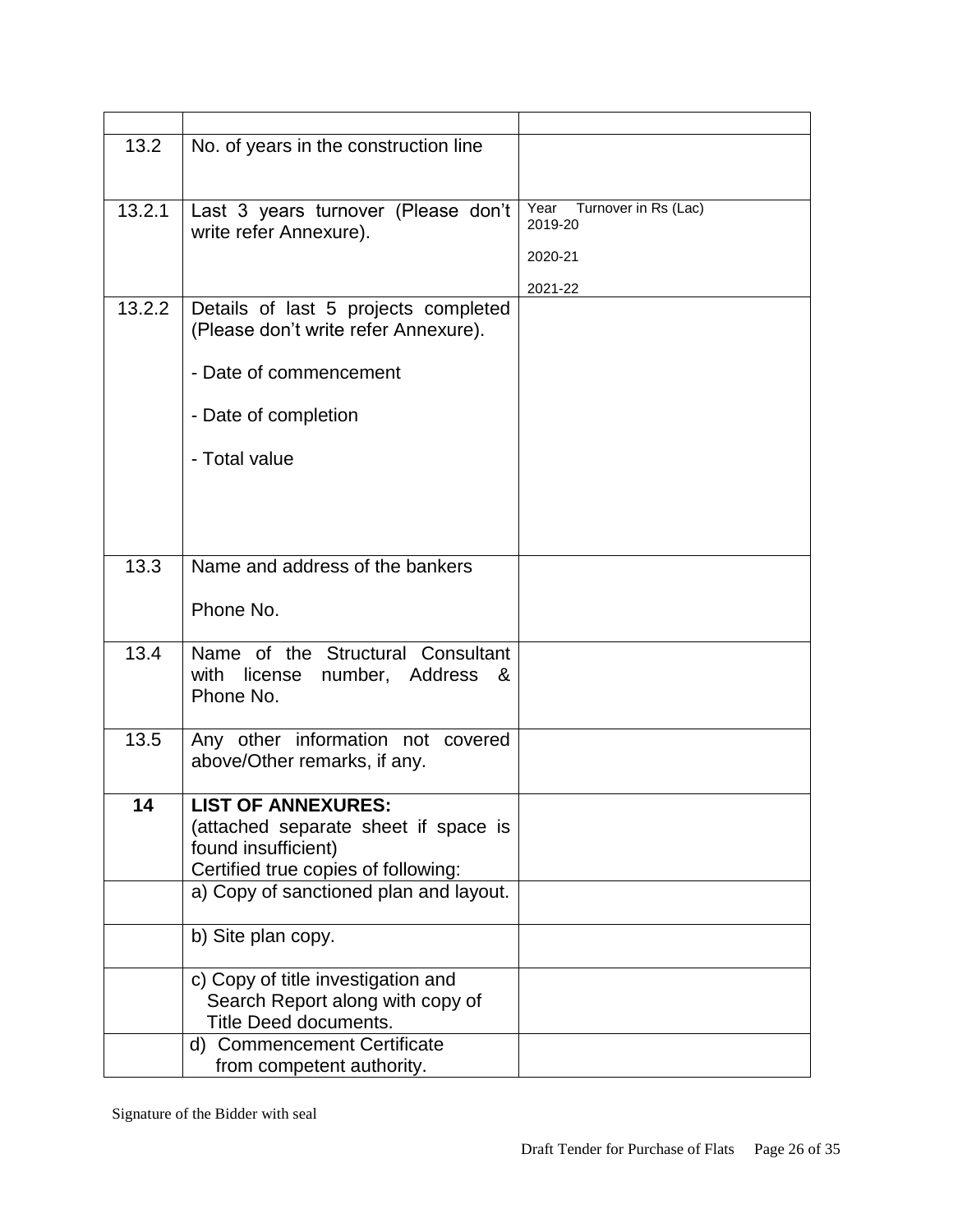|    | e) Completion Certificate/Occupancy<br>Certificate if building is ready for<br>possession                                      |  |
|----|--------------------------------------------------------------------------------------------------------------------------------|--|
| f) | <b>Structural Stability Certificate from</b><br>licensed structural engineer of<br>Municipal Corporation / Local<br>authority. |  |
|    | g) NOC from the Society, in case<br>offered flat is in old building.                                                           |  |
|    | h) All original chain documents<br>pertaining to the flats/property                                                            |  |
| i) | No Dues Certificate / NOC from the<br>concerned Society                                                                        |  |
| j) | Registered MoU /Development<br>agreement between bidder & the<br>owner in case land is not owned by<br>the bidder.             |  |
|    | k) NOC from Fire Department.                                                                                                   |  |

#### **Certificate from the Bidder (Owner/s / Builder)**

I/We\_\_\_\_\_\_\_\_\_\_\_\_\_\_\_\_\_\_\_\_\_\_(Name) M/s.\_\_\_\_\_\_\_\_\_\_\_\_\_\_\_\_\_\_\_\_\_\_\_\_\_\_\_\_\_\_\_\_\_ (Name/Company/ Body/Firm) hereby certify that I/we are the owners of the --------flats as described at

\_\_\_\_\_\_\_\_\_\_\_\_\_\_\_\_\_\_\_\_\_\_\_\_\_\_\_\_\_\_\_\_\_\_\_\_\_\_\_\_\_\_\_\_\_\_\_\_\_\_\_\_\_\_\_\_\_\_\_\_\_\_\_\_\_\_\_\_\_\_ \_\_\_\_\_\_\_\_\_(Address) and are legally entitled to sell the subject flats/Bungalow/property.

Signature of the Owner

\_\_\_\_\_\_\_\_\_\_\_\_\_\_\_\_\_\_\_\_\_

I / We declare that the information furnished above is true and correct and conforms to the Bank's specifications.

Signature of Bidder

\_\_\_\_\_\_\_\_\_\_\_\_\_\_\_\_\_\_

I/We further declare, confirm and undertake: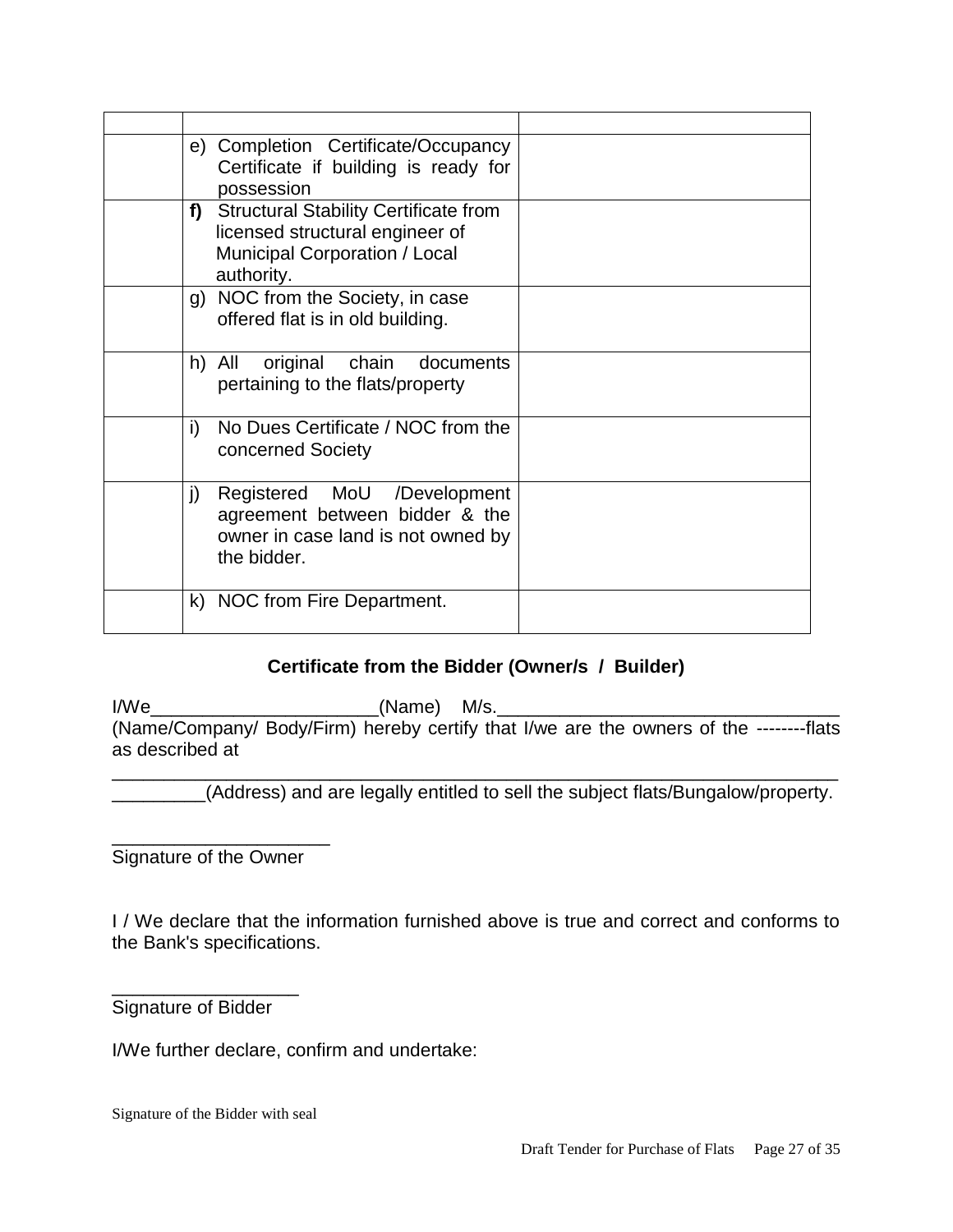- (a) To provide structural stability certificate from a qualified Architect/Chartered Engineer when called for.
- (b) That the flats have clear marketable title and the property is free from all court cases, litigation and is free from any kind of dispute of any nature.
- (c) That the flats if mortgaged, required NOC would be provided to the satisfaction of the Bank and their solicitors. The process and payment terms as suggested by the Bank and their solicitors will be followed to effectively transfer/assign the flats to the Bank.
- (d) That the flats will be delivered mortgage free (if mortgaged), at the time of registration.
- (e) That the drafts of all documentation which may be finalized by the Bank and its solicitors/lawyers shall be final and binding on me/us.
- (f) That all the outgoing and other expenses will be borne by the Bank from the date of handing over of possession of the flats on conclusion of the sale transaction, whichever is later. Any expenditure/expenses prior to the said date will be borne by me/us.
- (g) To furnish the No Dues Certificate / NOC from the concerned Society, at my/our cost.
- (h)That the transfer expenses or any other charges or contributions or outgoings and all other expenses demanded by and / or payable for transfer of the offered flats to the Society, or to any other entity/authorities etc. shall be borne and paid by me/us alone.
- (i) I/We am/are aware that the Bank is not bound to accept the lowest /or any/ or all the Tenders and will not be required to give any reason for rejecting any Tender.

I/We am/are aware that in all disputes and/or differences arising out of or relating to or concerning this offer and the contract, if any, between myself/ ourselves and the Bank of Maharashtra concerning and/or relating thereto and/or relating to the above mentioned flats, Civil Courts in -------------- shall have exclusive jurisdiction.

- (j) That the car parking (whether covered or stilt or open or both) would be as per the measurement at site and would be incorporated in the sale deed before execution of the sale deed or a letter authorizing the said use will be provided by us.
- (k) The tender form which is downloaded from the website has not been changed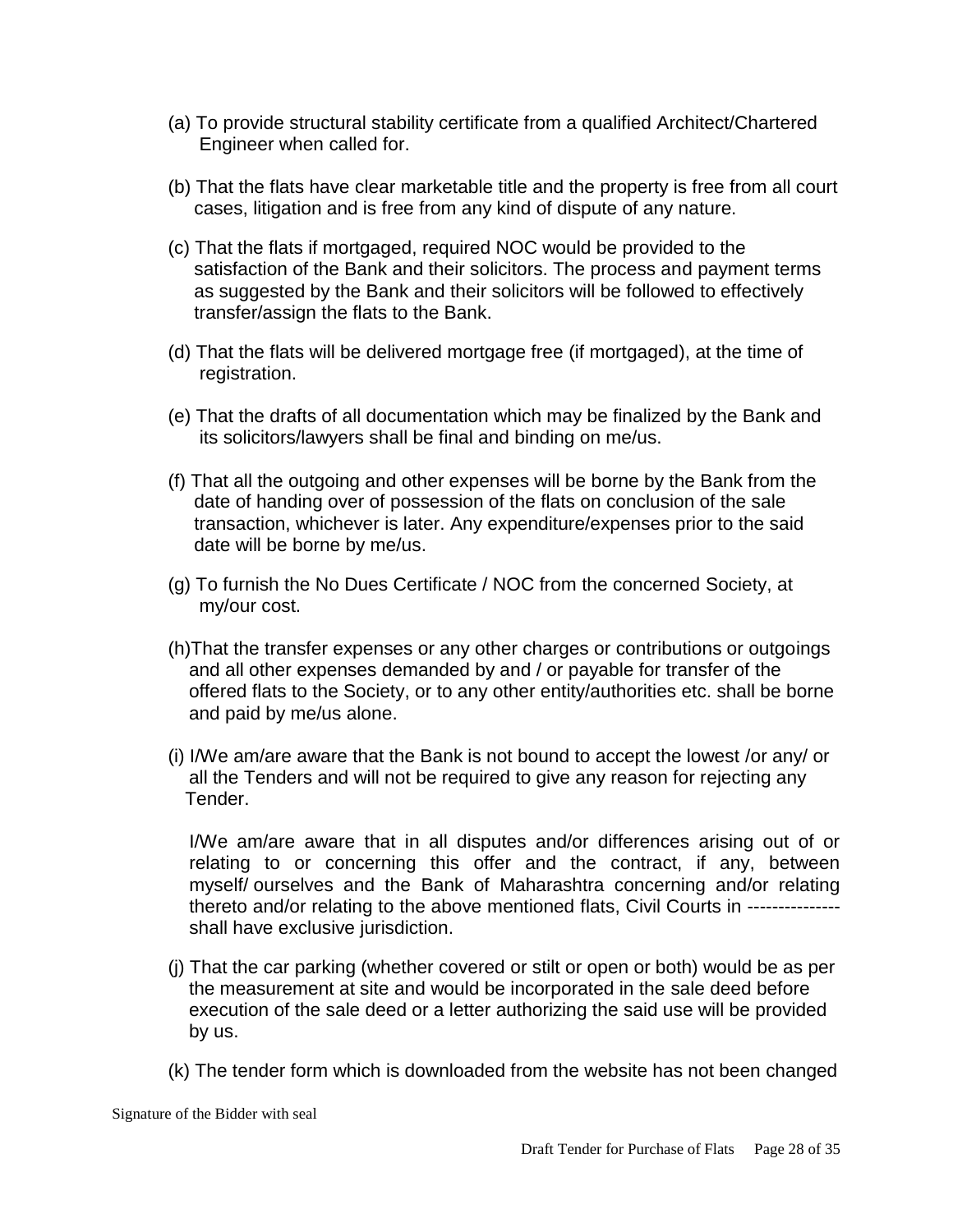or corrected in any manner, and on the conditions as appearing in the original will be treated as valid.

- (l) That all the terms and conditions specified in this Tender Form are acceptable to me/us and that all the required details have been furnished in the appropriate blank places.
- (m) That there is no mention of any financial details in Technical Bid or anywhere else other than Financial Bid, and that there are no technical and commercial conditions in Financial Bid.
- (n) That the following documents as per the requirement of the Bank or its solicitors will be provided :
	- Sale deed or any other title documents through which the offered flats was purchased by me/us earlier.
	- All original chain documents pertaining to the flats/property.
	- Receipt of payment of latest Society charges, Electricity Bill and any other charges.
	- Non-encumbrance Certificate and any other document required for effective transfer of the flats/property to the Bank.
- (o) My/our offer is open for acceptance for a period of 90 days from the date of opening of financial bids.
- (p) I/We, the undersigned am/are submitting this offer (in a sealed envelope No. IV duly super scribed and as per the directions given in the instructions/tender document) for offering the subject flat/s by dropping the same in the Tender Box kept at Bank of Maharashtra. ---------------------- Zone, (full address)

I am/We are aware that the offers will be opened at 3.30 p.m. on the said date ------------------and I am/We are invited to be present at the time of tender opening.

(q) I have signed on each page, apart from Tender documents and financial bid.

**Place: Date:** 

#### **SIGNATURE OF BIDDER WITH SEAL** Name of the signatory :

Signature of the Bidder with seal

**\_\_\_\_\_\_\_\_\_\_\_\_\_\_\_\_\_\_\_\_\_\_\_\_\_\_**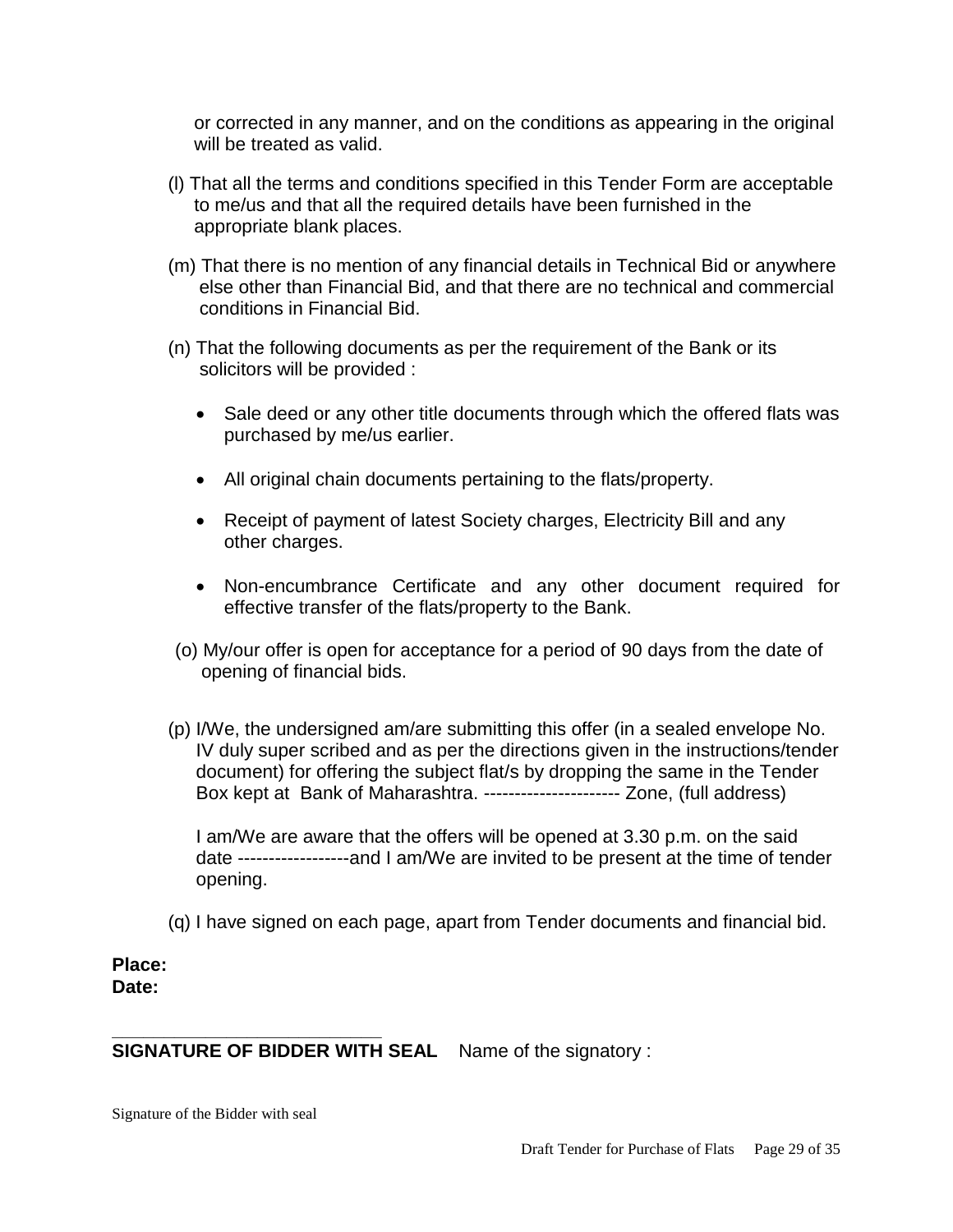#### **5.IRREVOCABLE UNDERTAKING (on stamp paper of Rs.500/- and duly notarized)**

To, The Zonal Manager, Bank of Maharashtra -------------------- zone.

Pursuant to your advertisement on website / in daily local newspapers \_\_\_\_\_\_\_\_\_\_\_\_\_\_\_\_\_\_\_\_\_\_\_ dated \_\_\_\_\_\_\_\_\_\_\_\_\_\_\_ for purchase of flats/property in - ------------------------, I / we submit my / our offer, offering \_\_\_\_\_\_\_\_\_\_\_\_\_\_ Flats situated at \_\_\_\_\_\_\_\_\_\_\_ in the building by name \_\_\_\_\_\_\_\_\_\_\_\_\_\_\_\_\_\_\_\_\_\_\_\_\_\_ strictly in terms of your advertisement. The offer is valid for minimum 90 days from the date of opening of Financial Bid. I/We, in consideration of your agreeing to process and consider our proposal, irrevocably undertake that during the currency of my / our offer, I / we will not withdraw or modify the offer in terms of price quoted or in terms of other terms and conditions on which the offer is made. As the Bank has invested good amount of money and time for processing my / our proposal, in the event of my / our committing default of this undertaking, for any reason whatsoever, I/We hereby further undertake to pay Bank of Maharashtra liquidated damages equivalent to 1% of my / our offer price subject to maximum of Rs.5 lac.

This undertaking is executed on this \_\_\_\_\_\_\_\_\_\_ day of \_\_\_\_\_\_\_\_\_\_ 2021.

Signature \_\_\_\_\_\_\_\_\_\_\_\_\_\_\_\_

Seal Name

Address \_\_\_\_\_\_\_\_\_\_\_\_\_\_\_\_\_\_

NOTARY SEAL & SIGN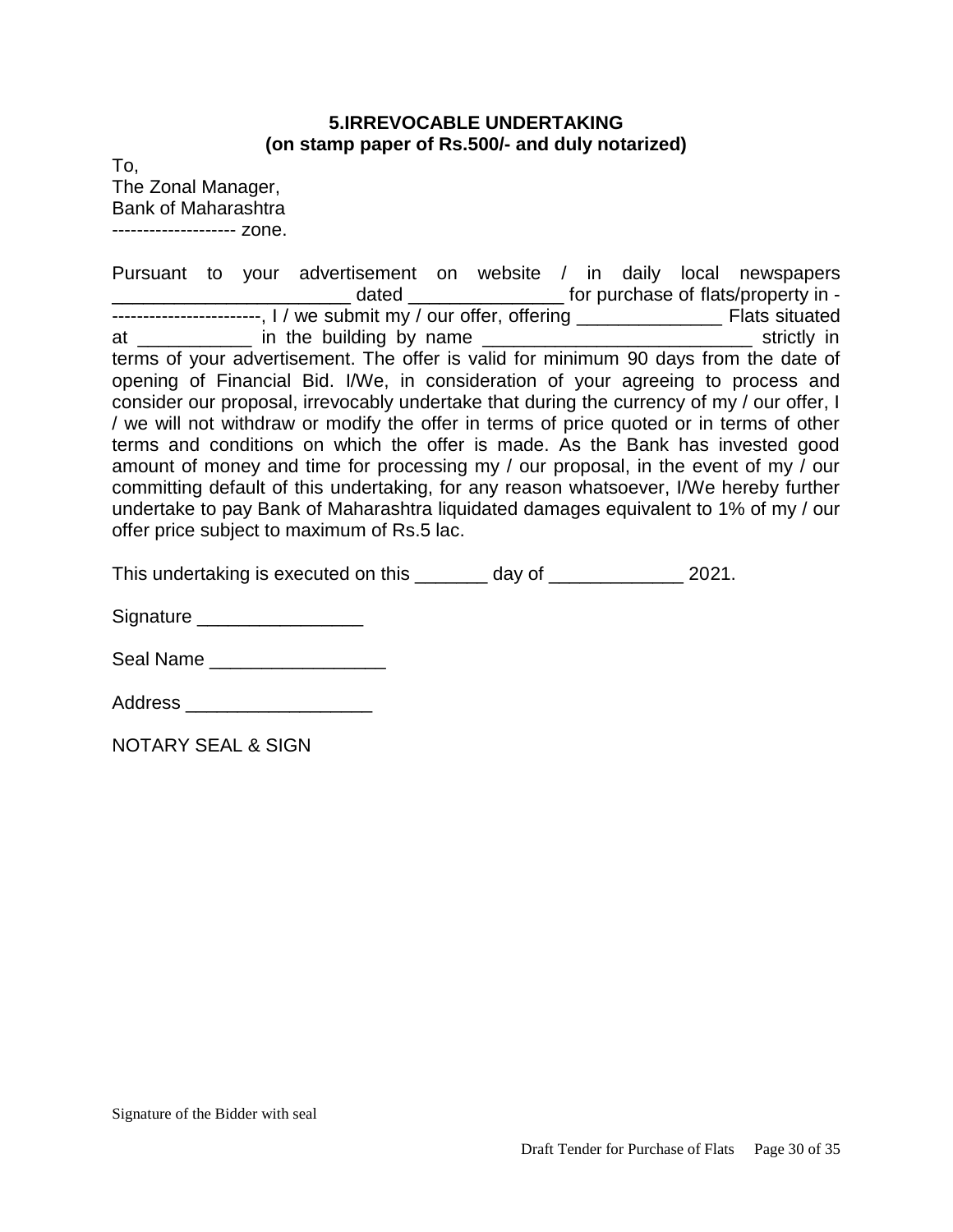#### **6.FINANCIAL/PRICE BID**

(Excluding stamp duty, registration charges & applicable GST)

**PURCHASE OF RESIDENTIAL FLATS AT---------------------------------------**

-----------Number of flats in building named \_\_\_\_\_\_\_\_\_\_\_\_\_\_ at \_\_\_\_\_\_\_\_\_\_\_ (place).

| Sr.<br><b>No</b> | Location | Flat<br>No/<br>Floor<br>No. /<br>Wing | Total area<br>of flat as<br>per RERA<br>guidelines # | Rate per sq.ft.<br>on total area of<br>flat as per RERA<br>guidelines # (Rs.<br>in figures &<br>words) | Amount in Rs.<br>(Rate per sq.ft .x<br>Total area of flat<br>as per RERA<br>guidelines) |                                                                                                                                                                                                                                                                                                                                                                                                                                                                       | Total Amount inclusive of all<br>(Rs. in figures & words)<br>[(Rate per sq.ft .x Total area<br>of flat as per RERA<br>guidelines) $+$ (Other<br>onetime charges) ] |
|------------------|----------|---------------------------------------|------------------------------------------------------|--------------------------------------------------------------------------------------------------------|-----------------------------------------------------------------------------------------|-----------------------------------------------------------------------------------------------------------------------------------------------------------------------------------------------------------------------------------------------------------------------------------------------------------------------------------------------------------------------------------------------------------------------------------------------------------------------|--------------------------------------------------------------------------------------------------------------------------------------------------------------------|
|                  | A        | В                                     | C                                                    | D                                                                                                      | $E = C \times D$                                                                        | F                                                                                                                                                                                                                                                                                                                                                                                                                                                                     | $G = (E + F)$                                                                                                                                                      |
| 1                |          |                                       |                                                      |                                                                                                        |                                                                                         | Car Parking Charges<br>$\mathbf 1$<br><b>Electricity Board Charges</b><br>$\overline{2}$<br>Water Supply Body Charges<br>3<br><b>Generator Charges</b><br>4<br>Advance Maintenance Charges<br>5<br>(No. of months --------)<br>Sinking Fund / Corpus Fund<br>6<br>Onetime Corpus fund<br>Assessment Charges if any<br>8<br><b>Agreement Franking Charges</b><br>9<br>Legal/Advocate Charges<br>10<br>Any other charges(specify)<br>11<br>Total one time other charges |                                                                                                                                                                    |
| 2                |          |                                       |                                                      |                                                                                                        |                                                                                         |                                                                                                                                                                                                                                                                                                                                                                                                                                                                       |                                                                                                                                                                    |
| 3                |          |                                       |                                                      |                                                                                                        |                                                                                         |                                                                                                                                                                                                                                                                                                                                                                                                                                                                       |                                                                                                                                                                    |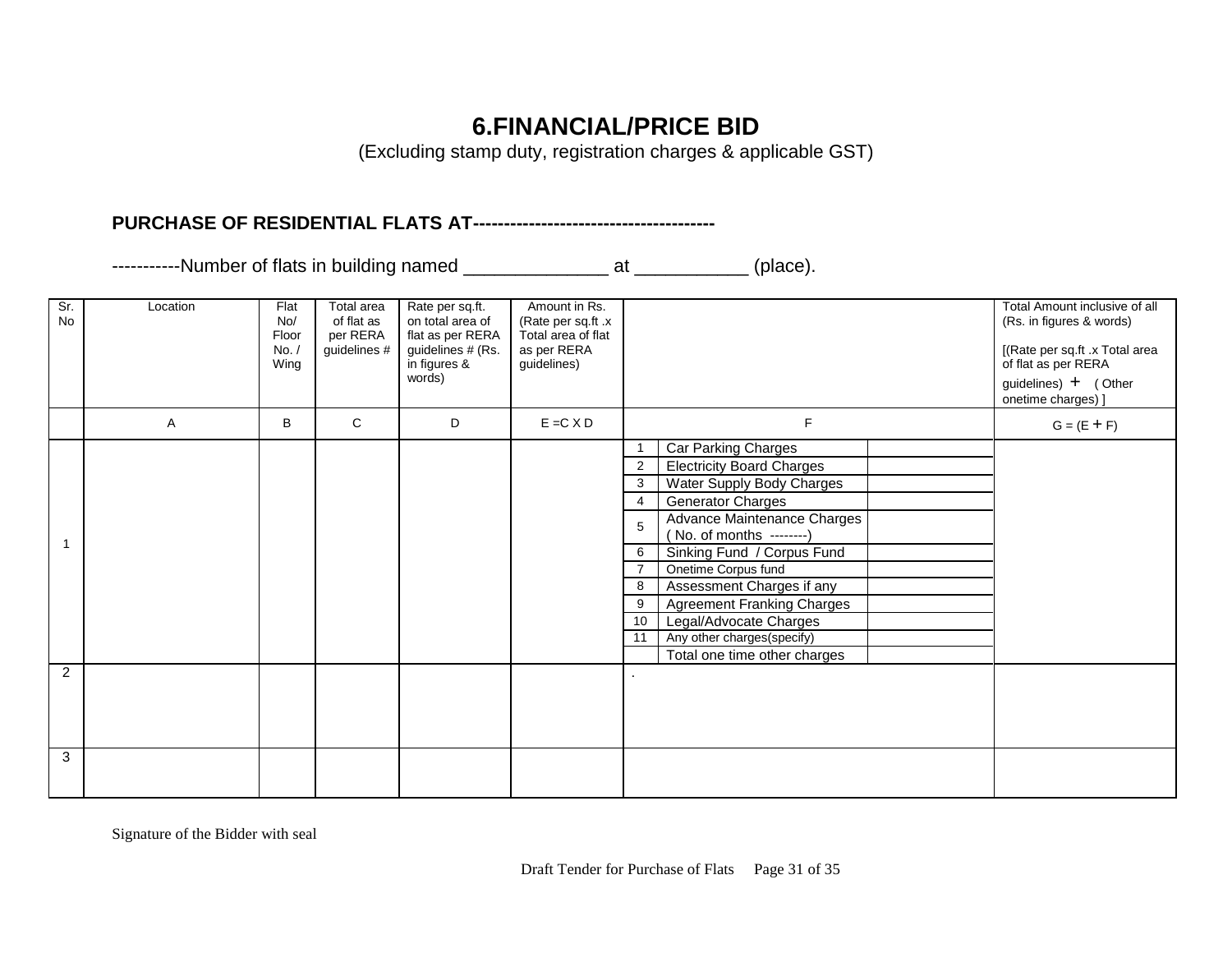| 4  |  |  |  |  |  |  |  |
|----|--|--|--|--|--|--|--|
| 5  |  |  |  |  |  |  |  |
| 6  |  |  |  |  |  |  |  |
| 7  |  |  |  |  |  |  |  |
| 8  |  |  |  |  |  |  |  |
| 9  |  |  |  |  |  |  |  |
| 10 |  |  |  |  |  |  |  |
|    |  |  |  |  |  |  |  |

- # (1) We confirm that total area of flat is as per RERA guidelines & as uploaded by us on RERA site. (Please attach copy of the same)
	- (2) Detailed area calculation of flat as per RERA guidelines is given in item No. 6 on page No. 19 of tender document.
	- (3) We agree & confirm that the total area of flat is subject to joint measurement & if there is any difference between the area as per RERA guidelines and joint measurement, the lesser area will be accepted as final area.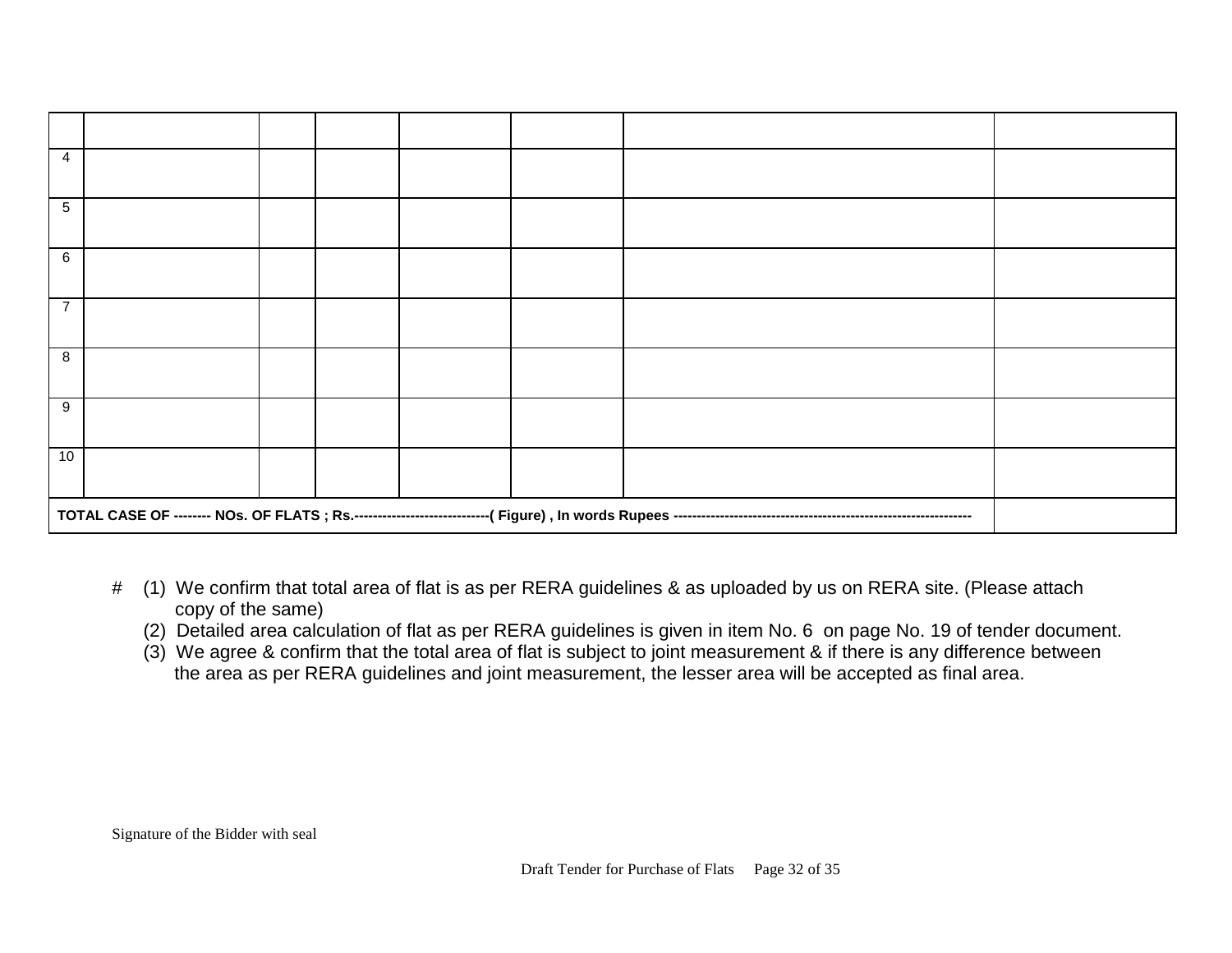#### Note:

- 1. Additional GST if any as applicable will be borne by Bank
- 2. Bidders shall quote rate per sq.ft. on total area of flat as per RERA guidelines and lump sum amount excluding registration and stamp duty charges.
- 3. The offer is valid for 3 months (90 days) from the date of opening of financial bids. During the validity period of the offer I/We, irrevocably undertake not to withdraw / modify the offer in terms of price and other terms and conditions.
- 4. The Lump sum amount quoted is **inclusive of all charges whatsoever**.
- 5. I/We understand that Bank will not make any upfront payment towards the cost of the flats or any charges.
- 6. I/We understand that the bidder whose offer is finalized should execute the sale deed /conveyance deed simultaneously with possession of the flats complete in all respects within the time frame informed by the Bank.
- 7. I/We am/are agreeable to Bank's Payment Terms:  **For Ready Possession Flats.**

Payment Terms:

- i) 95% of the cost will be payable at the time of execution of sale deed simultaneously with possession.
- ii) Balance 5% of the cost will be held as retention money and will be paid after execution of conveyance deed & submission of building completion certificate /Occupation certificate whichever is later.

Defect Liability:

- i) The defect liability period is one year from the date of possession or expiry of the first monsoon/after formation of apex body (if applicable) / submission of building completion certificate/Occupation certificate whichever is later.
- ii)During defect liability period, I/we undertake to carry all structural repairs to the building internal / external at my/our own cost.

#### **For under construction flats.**

Payment Terms:

- i) 10% of the cost is payable at the time of execution of Agreement to Sale.
- ii) Balance 70% of cost is payable as per progress of the construction as decided by the Bank & the bidder.
- iii) Balance 15% of the cost is payable at the time of execution of sale deed simultaneously with possession.
- iv) Balance 5% of the cost will be held as retention money and will be paid after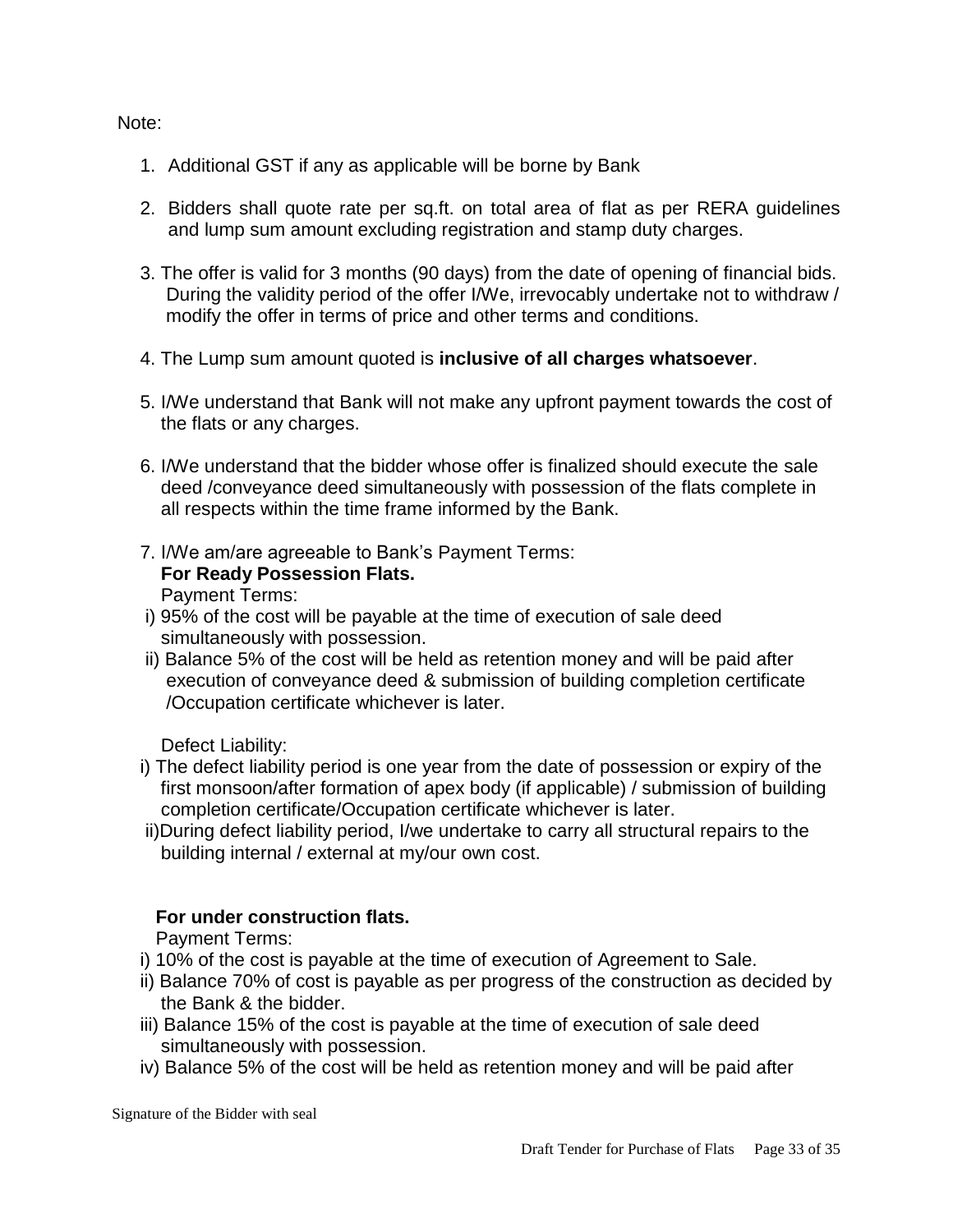execution of conveyance deed & submission of building completion certificate /Occupation certificate whichever is later.

Defect Liability:

- i) The defect liability period is one year from the date of possession or expiry of the first monsoon/after formation of apex body (if applicable) / submission of building completion certificate/Occupation certificate whichever is later.
- ii) During defect liability period, I/we undertake to carry all structural repairs to the building internal / external at my/our own cost.

6. I/We understand that the defect liability period is one year from the date of possession or expiry of the first monsoon/after formation of apex body (if applicable) / submission of building completion certificate/Occupation certificate **whichever is later**. During defect liability period, I/We the bidder has/have to undertake all structural repairs to the building internal / external at my/our/his own cost.

7. I/We understand that the carpet area would mean the usable carpet area at any floor level and includes area occupied by all internal partitions, internal columns, internal door jams, internal balconies, internal bathrooms, internal lavatories and internal kitchen and pantry. Joint measurement will be taken in the presence of bank officials & architect and bidder/ his authorized representative for finalizing the exact carpet area.

**Place : Signature of the Bidder with seal** 

**Date :**